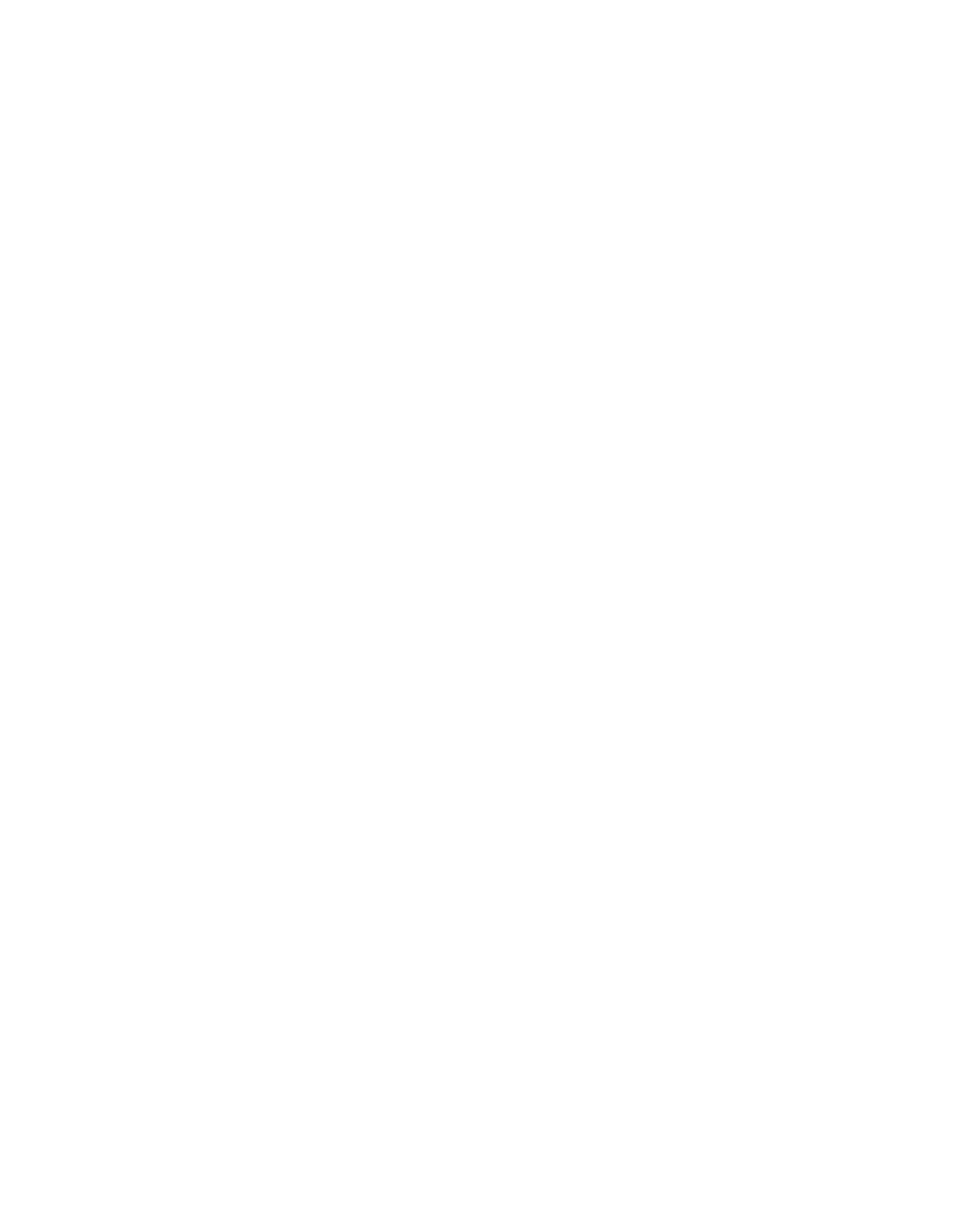AN ACT to amend and reenact §22A-1-2 and §22A-1-12 of the Code of West Virginia, 1931, as amended; to amend and reenact §22A-2-33, §22A-2-40, §22A-2-46, and §22A-2-70 of said code; and to amend and reenact §22A-9-1 of said code, all relating to miners' safety, health, and training standards; updating language regarding capacitors used for power correction, electrical work performed on low, medium, or high voltage circuits or equipment, and the use of gas-detecting devices; making technical corrections; authorizing the director to terminate tenured mine inspectors; providing for a hearing process related to a mine inspector's termination; and clarifying the hearing process related to a mine inspector's suspension.

*Be it enacted by the Legislature of West Virginia:*

### **ARTICLE 1. OFFICE OF MINERS' HEALTH, SAFETY, AND TRAINING.**

#### **§22A-1-2. Definitions.**

 Unless the context in which used clearly requires a different meaning, the following definitions apply to this chapter:

(a) *General. —*

 (1) Accident: The term "accident" means any mine explosion, mine ignition, mine fire, or mine inundation, or injury to, or death of any person.

 (2) Agent: The term "agent" means any person charged with responsibility for the operation of all or a part of a mine or the supervision of the miners in a mine.

 (3) Approved: The term "approved" means in strict compliance with mining law or, in the absence of law, accepted by a recognized standardizing body or organization whose approval is generally recognized as authoritative on the subject.

 (4) Face equipment: The term "face equipment" means mobile or portable mining machinery having electric motors or accessory equipment normally installed or operated inby the 13 last open crosscut in an entry or room.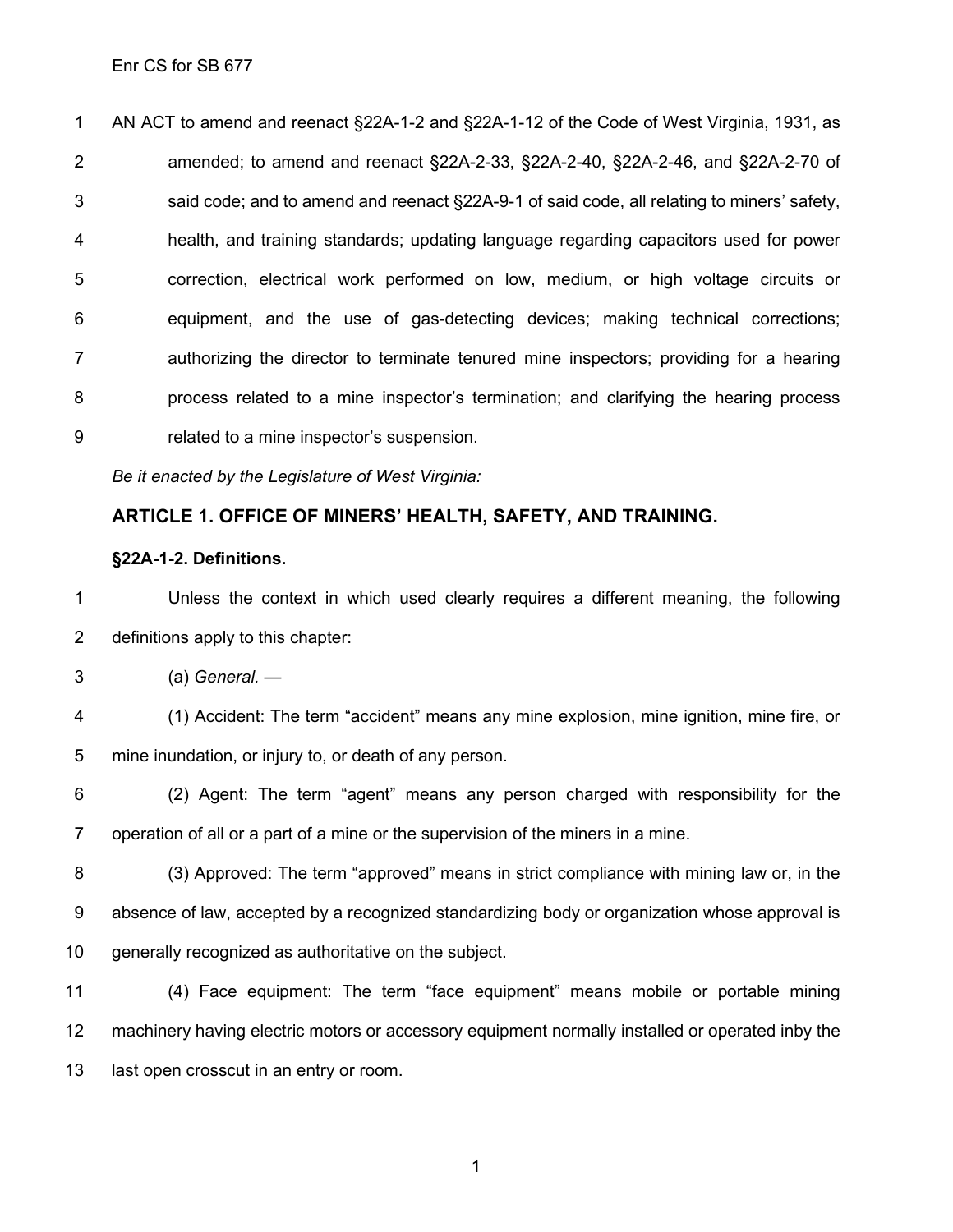(5) Imminent danger: The term "imminent danger" means the existence of any condition or practice in a coal mine which could reasonably be expected to cause death or serious physical harm before such condition or practice can be abated.

 (6) Mine: The term "mine" includes the shafts, slopes, drifts, or inclines connected with, or intended in the future to be connected with, excavations penetrating coal seams or strata, which excavations are ventilated by one general air current or divisions thereof, and connected by one general system of mine haulage over which coal may be delivered to one or more points outside the mine, and the surface structures or equipment connected or associated therewith which 22 contribute directly or indirectly to the mining, preparation or handling of coal, or construction thereof.

(7) Miner: The term "miner" means any individual working in a coal mine.

 (8) Operator: The term "operator" means any firm, corporation, partnership, or individual operating any coal mine, or part thereof, or engaged in the construction of any facility associated with a coal mine.

 (9) Permissible: The term "permissible" means any equipment, device, or explosive that has been approved as permissible by the federal Mine Safety and Health Administration and/or the United States Bureau of Mines and meets all requirements, restrictions, exceptions, limitations, and conditions attached to such classification by that agency or the bureau.

 (10) Person: The term "person" means any individual, partnership, association, corporation, firm, subsidiary of a corporation, or other organization.

 (11) Work of preparing the coal: The term "work of preparing the coal" means the breaking, crushing, sizing, cleaning, washing, drying, mixing, storing, and loading of bituminous coal or lignite and such other work of preparing such coal as is usually done by the operator of the coal mine.

(b) *Office of Miners' Health, Safety and Training. —*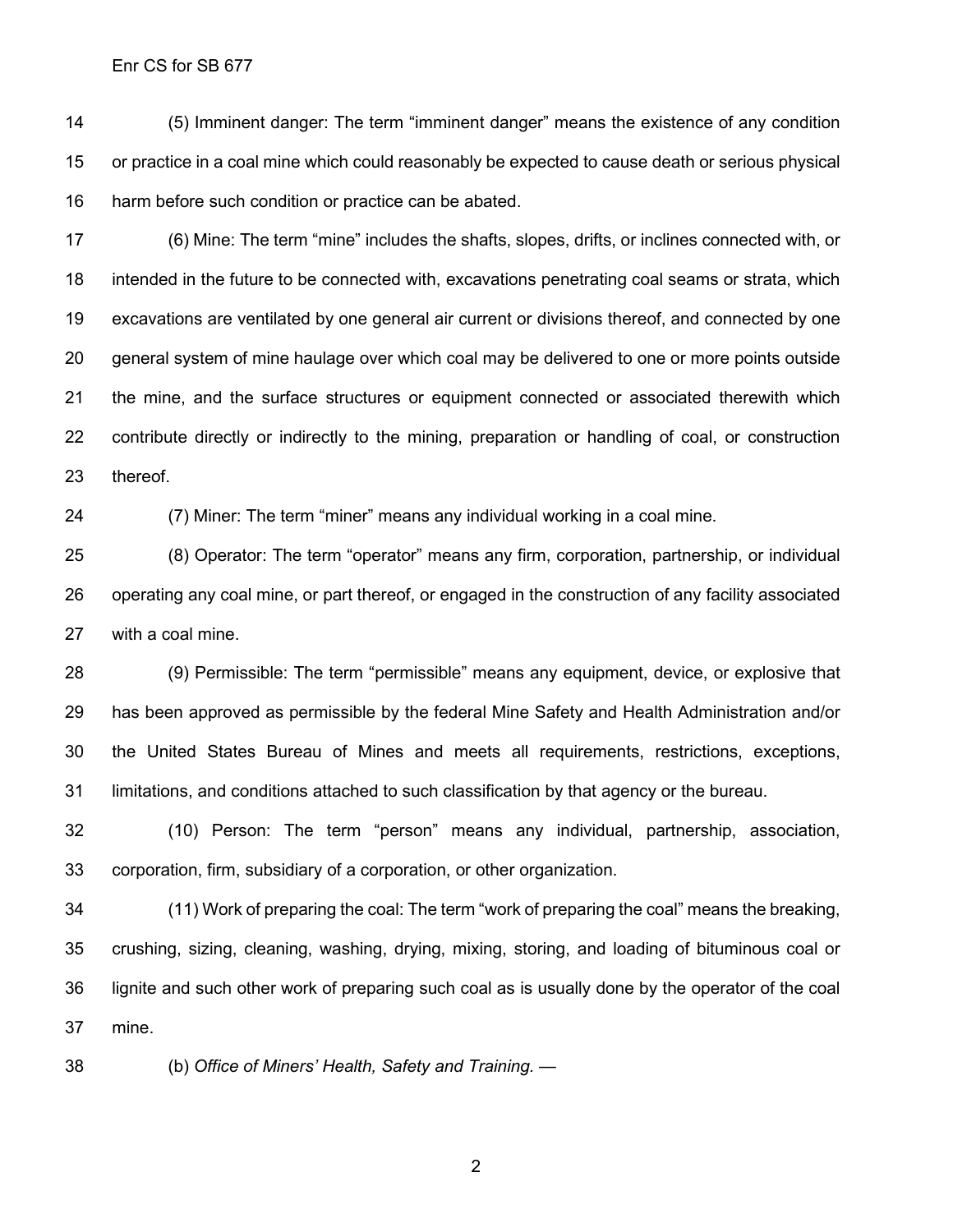(1) Board of appeals: The term "board of appeals" means as provided for in §22A-5-1 *et seq.* of this code.

 (2) Director: The term "director" means the Director of the Office of Miners' Health, Safety, and Training provided for in §22A-1-3 of this code.

 (3) Mine inspector: The term "mine inspector" means a state mine inspector provided for in §22A-1-8 of this code.

 (4) Office: The term "office" means, when referring to a specific office, the Office of Miners' Health, Safety, and Training provided for in this article. The term "office", when used generically, includes any office, board, agency, unit, organizational entity, or component thereof.

(c) *Mine areas. —*

 (1) Abandoned workings: The term "abandoned workings" means excavation, either caved or sealed, that is deserted and in which further mining is not intended, or open workings which are ventilated and not inspected regularly.

 (2) Active workings: The term "active workings" means all places in a mine that are ventilated and inspected regularly.

 (3) Drift: The term "drift" means a horizontal or approximately horizontal opening through the strata or in a coal seam and used for the same purposes as a shaft.

 (4) Excavations and workings: The term "excavations and workings" means any or all parts of a mine excavated or being excavated, including shafts, slopes, drifts, tunnels, entries, rooms, and working places, whether abandoned or in use.

 (5) Inactive workings: The term "inactive workings" includes all portions of a mine in which operations have been suspended for an indefinite period, but have not been abandoned.

 (6) Mechanical working section: The term "mechanical working section" means an area of a mine: (A) In which coal is loaded mechanically; (B) which is comprised of a number of working places that are generally contiguous; and (C) which is of such size to permit necessary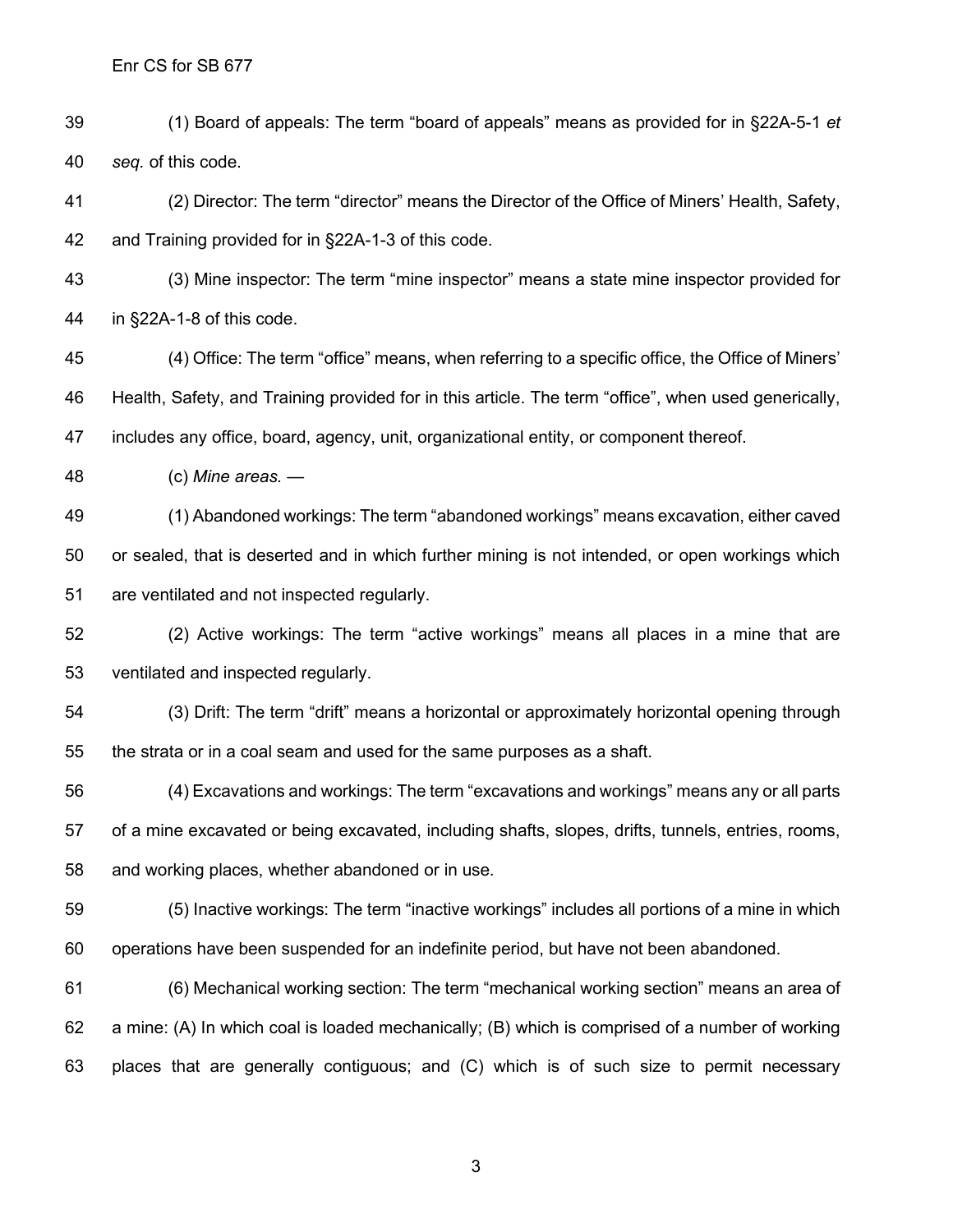supervision during shift operation, including pre-shift and on-shift examinations and tests required by law.

 (7) Panel: The term "panel" means workings that are or have been developed off of submain entries which do not exceed 3,000 feet in length.

 (8) Return air: The term "return air" means a volume of air that has passed through and ventilated all the working places in a mine section.

 (9) Shaft: The term "shaft" means a vertical opening through the strata that is or may be used for the purpose of ventilation, drainage, and the hoisting and transportation of individuals and material, in connection with the mining of coal.

 (10) Slope: The term "slope" means a plane or incline roadway, usually driven to a coal seam from the surface and used for the same purposes as a shaft.

 (11) Working face: The term "working face" means any place in a coal mine in which work of extracting coal from its natural deposit in the earth is performed during the mining cycle.

 (12) Working place: The term "working place" means the area of a coal mine inby the last open crosscut.

 (13) Working section: The term "working section" means all areas of the coal mine from the loading point of the section to and including the working faces.

 (14) Working unit: The term "working unit" means an area of a mine in which coal is mined with a set of production equipment; a conventional mining unit by a single loading machine; a continuous mining unit by a single continuous mining machine, which is comprised of a number of working places.

(d) *Mine personnel. —*

 (1) Assistant mine foreman: The term "assistant mine foreman" means a certified person designated to assist the mine foreman in the supervision of a portion or the whole of a mine or of 88 the persons employed therein.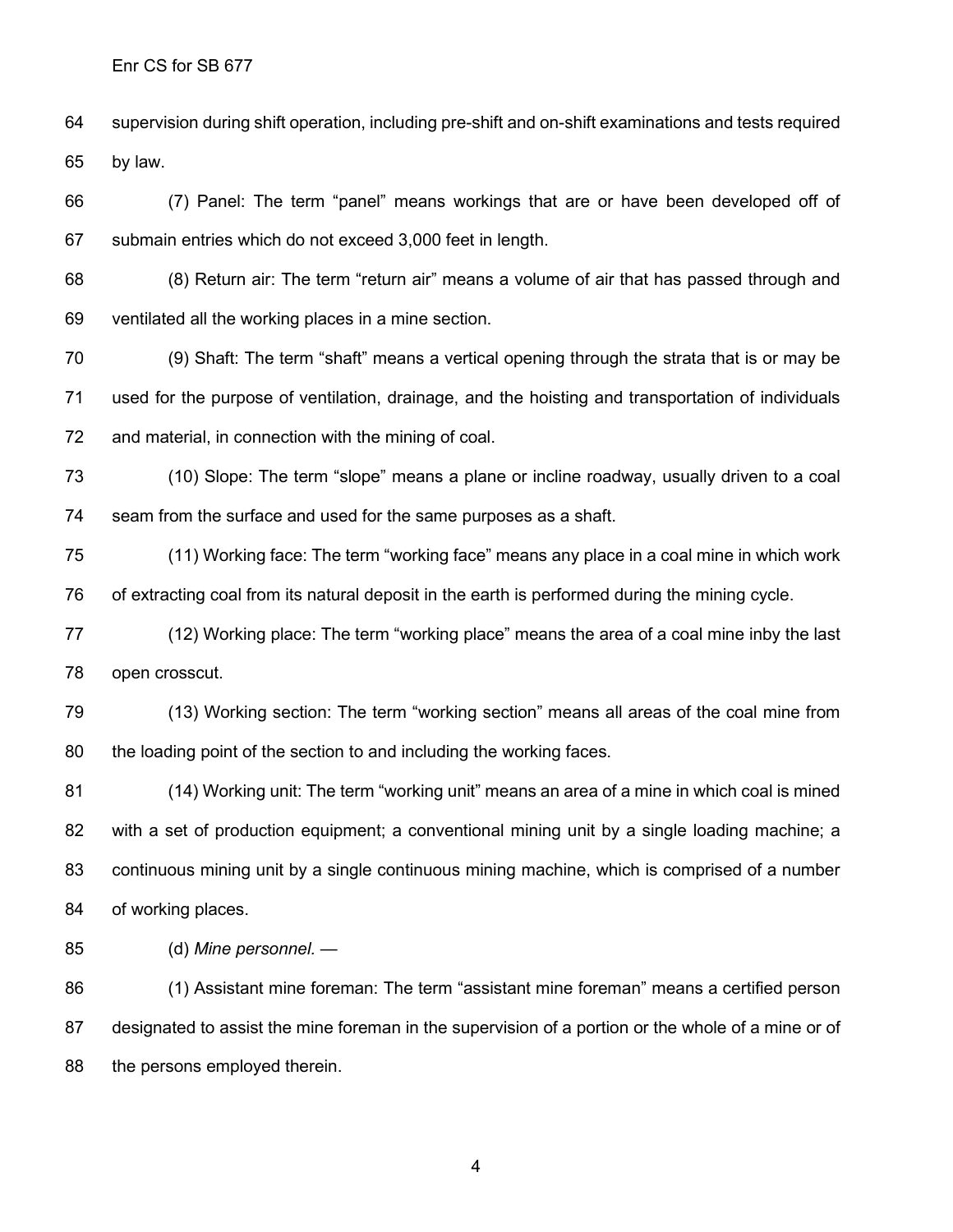(2) Certified electrician: The term "certified electrician" means any person who is qualified as a mine electrician and who has passed an examination given by the office, or has at least three years of experience in performing electrical work underground in a coal mine, in the surface work areas of an underground coal mine, in a surface coal mine, in a non-coal mine, in the mine equipment manufacturing industry, or in any other industry using or manufacturing similar equipment, and has satisfactorily completed a coal mine electrical training program approved by the office or any person who is qualified as a mine electrician in any state that recognizes certified electricians licensed in West Virginia.

 (3) Certified person: The term "certified person", when used to designate the kind of person to whom the performance of a duty in connection with the operation of a mine shall be assigned, means a person who is qualified under the provisions of this law to perform such duty.

 (4) Interested persons: The term "interested persons" includes the operator, members of any mine safety committee at the mine affected and other duly authorized representatives of the mine workers and the office.

 (5) Mine foreman: The term "mine foreman" means the certified person whom the operator or superintendent shall place in charge of the inside workings of the mine and of the persons employed therein.

 (6) Qualified person: The term "qualified person" means a person who has completed an examination and is considered qualified on record by the office.

 (7) Shot firer: The term "shot firer" means any person having had at least two years of practical experience in coal mines, who has a knowledge of ventilation, mine roof and timbering, and who has demonstrated his or her knowledge of mine gases, and approved gas detecting devices by examination and certification given him or her by the office.

 (8) Superintendent: The term "superintendent" means the person who has, on behalf of 113 the operator, immediate supervision of one or more mines.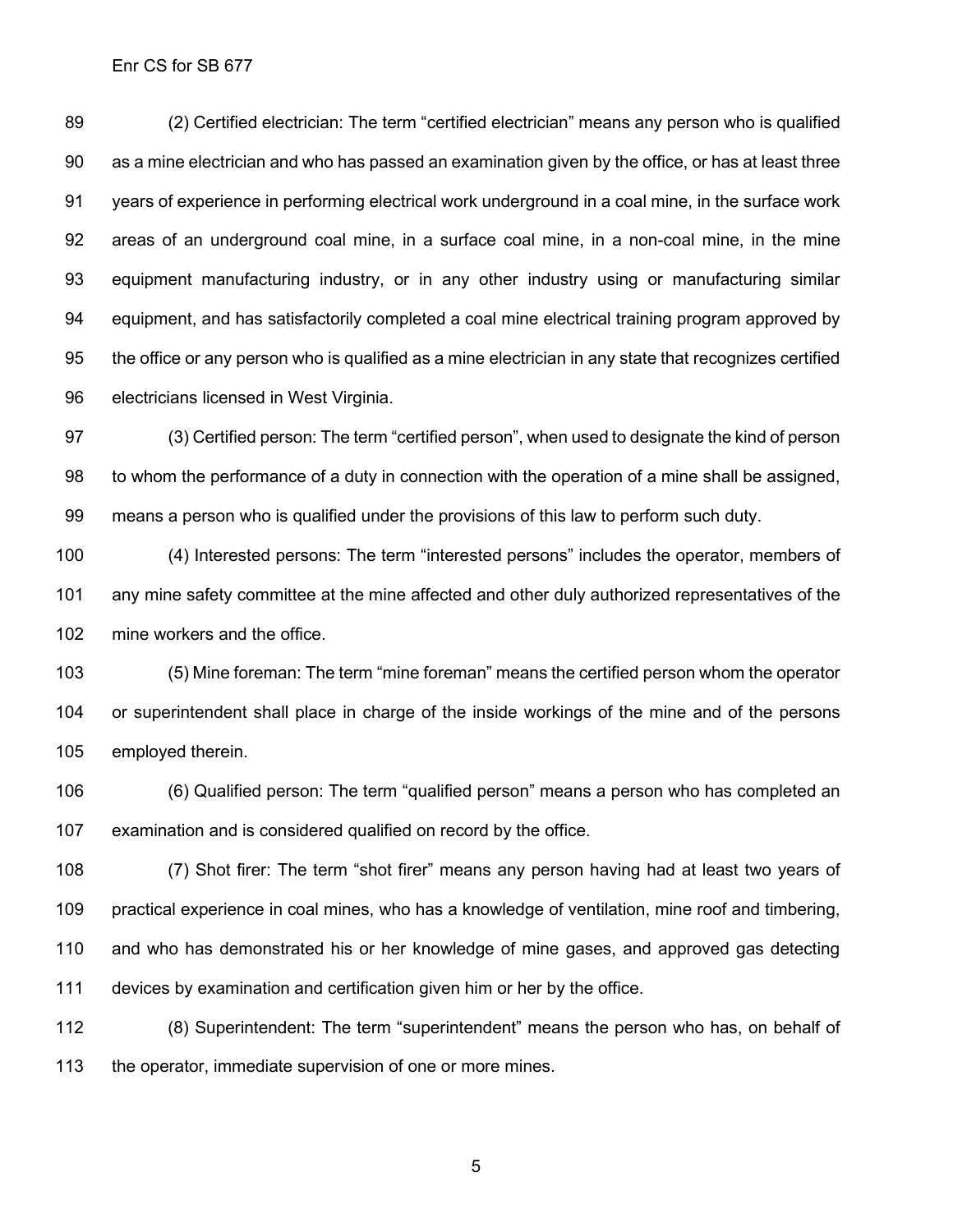(9) Supervisor: The term "supervisor" means a superintendent, mine foreman, assistant mine foreman, or any person specifically designated by the superintendent or mine foreman to supervise work or employees and who is acting pursuant to such specific designation and instructions.

(e) *Electrical. —*

 (1) Armored cable: The term "armored cable" means a cable provided with a wrapping of metal, usually steel wires or tapes, primarily for the purpose of mechanical protection.

 (2) Borehole cable: The term "borehole cable" means a cable designed for vertical suspension in a borehole or shaft and used for power circuits in the mine.

 (3) Branch circuit: The term "branch circuit" means any circuit, alternating current or direct current, connected to and leading from the main power lines.

 (4) Cable: The term "cable" means a standard conductor (single conductor cable) or a combination of conductors insulated from one another (multiple conductor cable).

 (5) Circuit breaker: The term "circuit breaker" means a device for interrupting a circuit between separable contacts under normal or abnormal conditions.

 (6) Delta connected: The term "delta connected" means a power system in which the windings or transformers or a.c. generators are connected to form a triangular phase relationship, and with phase conductors connected to each point of the triangle.

 (7) Effectively grounded: The term "effectively grounded" is an expression which means grounded through a grounding connection of sufficiently low impedance (inherent or intentionally added or both) so that fault grounds which may occur cannot build up voltages in excess of limits established for apparatus, circuits, or systems so grounded.

 (8) Flame-resistant cable, portable: The term "flame-resistant cable, portable" means a portable flame-resistant cable that has passed the flame tests of the federal Mine Safety and Health Administration.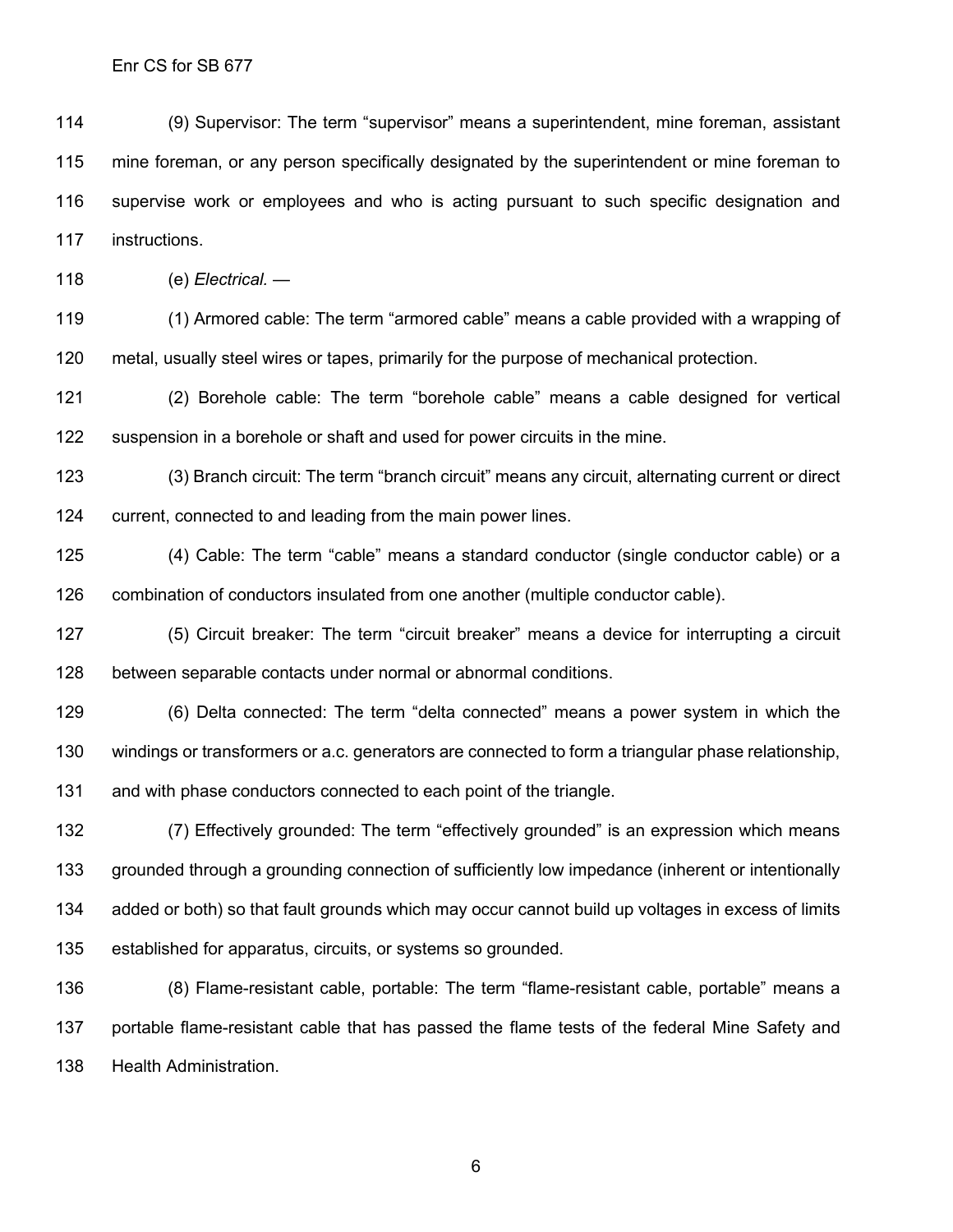(9) Ground or grounding conductor (mining): The term "ground or grounding conductor (mining)", also referred to as a safety ground conductor, safety ground and frame ground, means a metallic conductor used to connect the metal frame or enclosure of any equipment, device or wiring system with a mine track or other effective grounding medium.

 (10) Grounded (earthed): The term "grounded (earthed)" means that the system, circuit, or apparatus referred to is provided with a ground.

(11) High voltage: The term "high voltage" means voltages of more than 1,000 volts.

 (12) Lightning arrestor: The term "lightning arrestor" means a protective device for limiting surge voltage on equipment by discharging or bypassing surge current; it prevents continued flow of follow current to ground and is capable of repeating these functions as specified.

(13) Low voltage: The term "low voltage" means up to and including 660 volts.

(14) Medium voltage: The term "medium voltage" means voltages from 661 to 1,000 volts.

 (15) Mine power center or distribution center: The term "mine power center or distribution center" means a combined transformer or distribution unit, complete within a metal enclosure from which one or more low-voltage power circuits are taken.

 (16) Neutral (derived): The term "neutral (derived)" means a neutral point or connection established by the addition of a "zig-zag" or grounding transformer to a normally underground power system.

 (17) Neutral point: The term "neutral point" means the connection point of transformer or generator windings from which the voltage to ground is nominally zero, and is the point generally used for system groundings in wye-connected a.c. power system.

 (18) Portable (trailing) cable: The term "portable (trailing) cable" means a flexible cable or cord used for connecting mobile, portable or stationary equipment in mines to a trolley system or other external source of electric energy where permanent mine wiring is prohibited or is impracticable.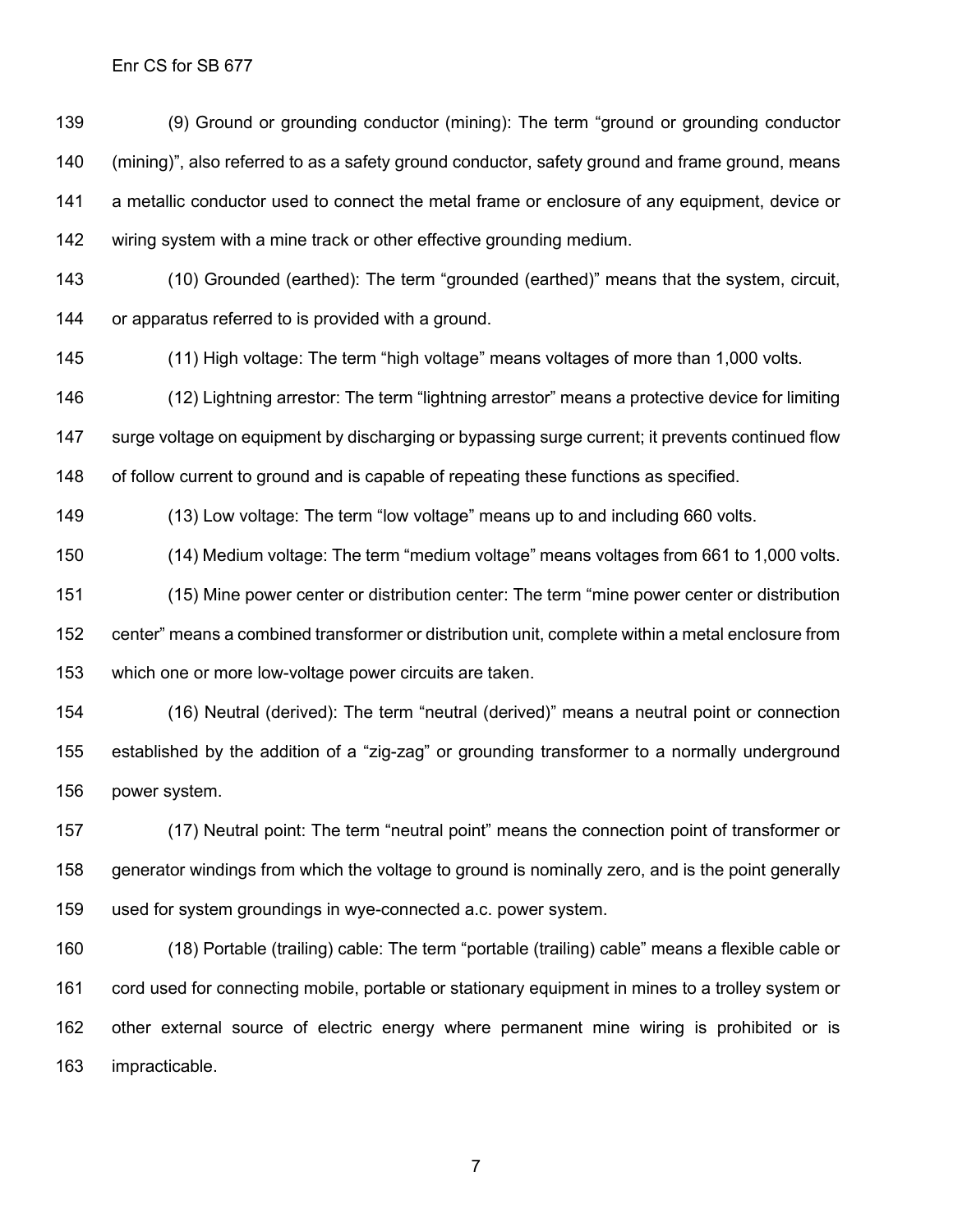(19) Wye-connected: The term "wye-connected" means a power system connection in which one end of each phase windings or transformers or a.c. generators are connected together 166 to form a neutral point, and a neutral conductor may or may not be connected to the neutral point, and the neutral point may or may not be grounded.

 (20) Zig-zag transformer (grounding transformer): The term "zig-zag transformer (grounding transformer)" means a transformer intended primarily to provide a neutral point for grounding purposes.

### **§22A-1-12. Employment of underground mine inspectors; eligibility; qualifications; examinations; salary and expenses; reinstatement; removal.**

 (a) The office shall employ as many underground mine inspectors as the director determines to be reasonably necessary in fully and effectively carrying out the applicable provisions of this chapter.

 (b) To be eligible for employment as a mine inspector the applicant shall be: (1) A citizen of West Virginia, in good health, not less than 24 years of age, of good character and reputation, and of temperate habits; (2) a person who has had at least five years of practical experience in coal mines, at least two years of which have been in mines of this state: *Provided,* That graduation from any accredited college of mining engineering may be considered the equivalent of two years of practical experience; (3) a person who has had practical experience with dangerous gases found in coal mines; and (4) a person who has a good theoretical and practical knowledge of mines, mining methods, mine ventilation, sound safety practices, and applicable mining laws and rules. For the purpose of this section, practical experience means the performance of normal mining duties requiring a person to hold a certificate of competency and qualification as an experienced underground miner prior to actually performing such duties.

 (c) In order to qualify for appointment as an underground mine inspector, an eligible applicant shall submit to written, oral, and practical examinations administered by the Mine Inspectors' Examining Board and furnish evidence of good health, character, and other facts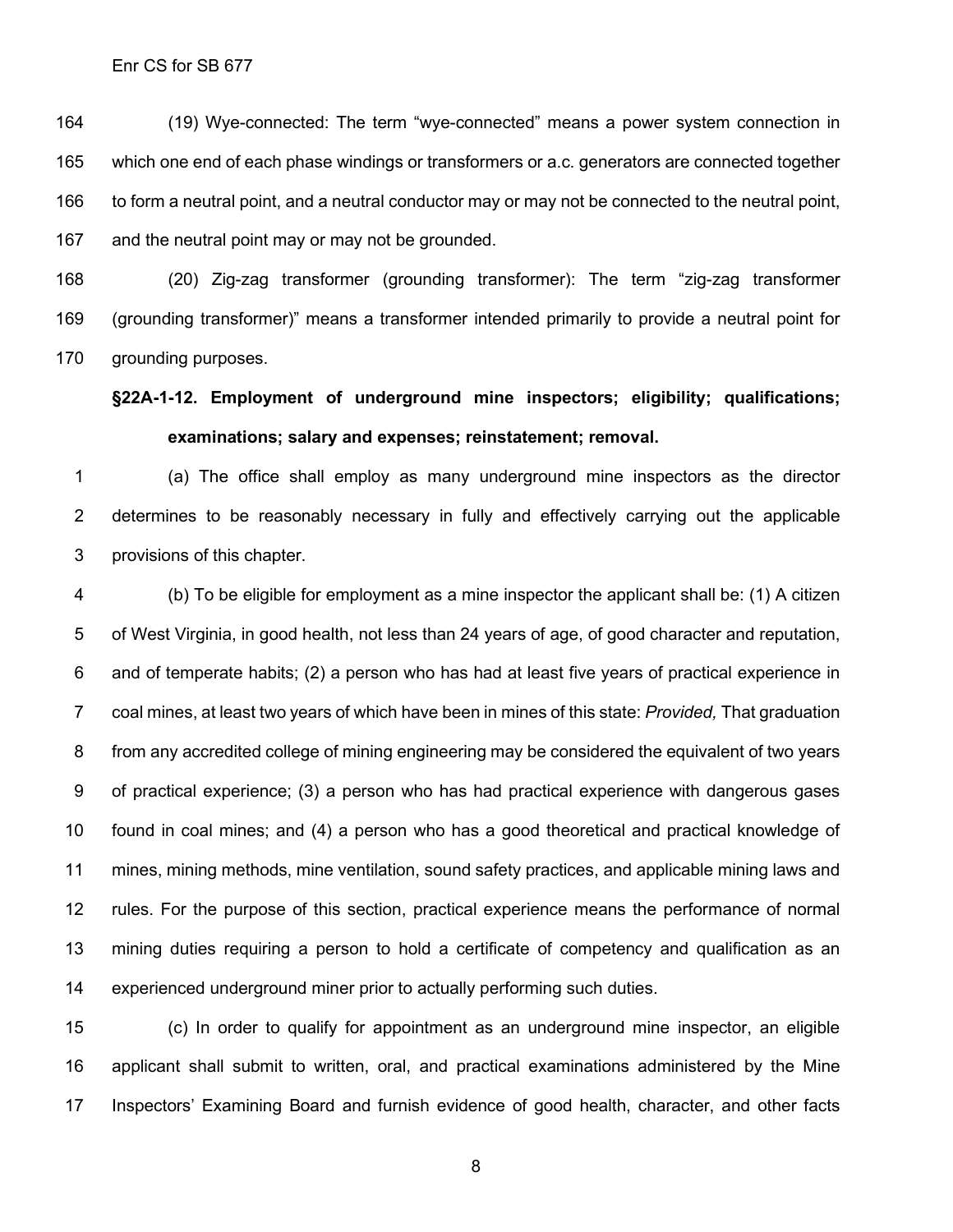establishing eligibility as the board may require. The examinations shall relate to the duties to be performed by an underground mine inspector and, subject to the approval of the Mine Inspectors' Examining Board, may be prepared by the director. If the board finds after investigation and examination that an applicant: (1) Is eligible for appointment; and (2) has passed each required examination, with a grade of at least 75 percent or an overall combined average score of 80 percent, the board shall add the applicant's name and grades to the register of qualified eligible candidates and promptly certify its action in writing to the director. The director shall then appoint one of the candidates from the three having the highest grades.

 (d) Underground mine inspectors shall be paid an annual salary of not less than \$38,160; assistant inspectors-at-large, not less than \$44,448; inspectors-at-large, not less than \$46,104, each of which shall be fixed by the director, who shall take into consideration ability, performance of duty, and experience. In accordance with established rules of the state's Travel Management Office, underground mine inspectors shall also be allowed and paid expenses necessarily incident to the performance of their official duties: *Provided,* That no reimbursement for expenses may be made other than upon the timely submittal of a properly itemized expense account settlement completed by the underground mine inspector, approved and countersigned by the director, or his or her designated representative, verifying that the expenses were actually incurred in the performance of official duties. Underground mine inspectors shall devote all of their time to the duties of the office and shall be afforded compensatory time or compensation of at least the regular rate for all time in excess of 40 hours per week.

 (e) (1) An underground mine inspector, after having received a permanent appointment, may be removed from office only for physical or mental impairment, incompetency, neglect of duty, public intoxication, malfeasance in office, or other similarly good cause.

 (2) The director may remove an underground mine inspector at any time for the reasons set forth in §22A-1-12(e)(1) of this code. Upon such removal, the inspector shall be provided a written notice of removal, describing the cause(s) for removal and setting forth with particularity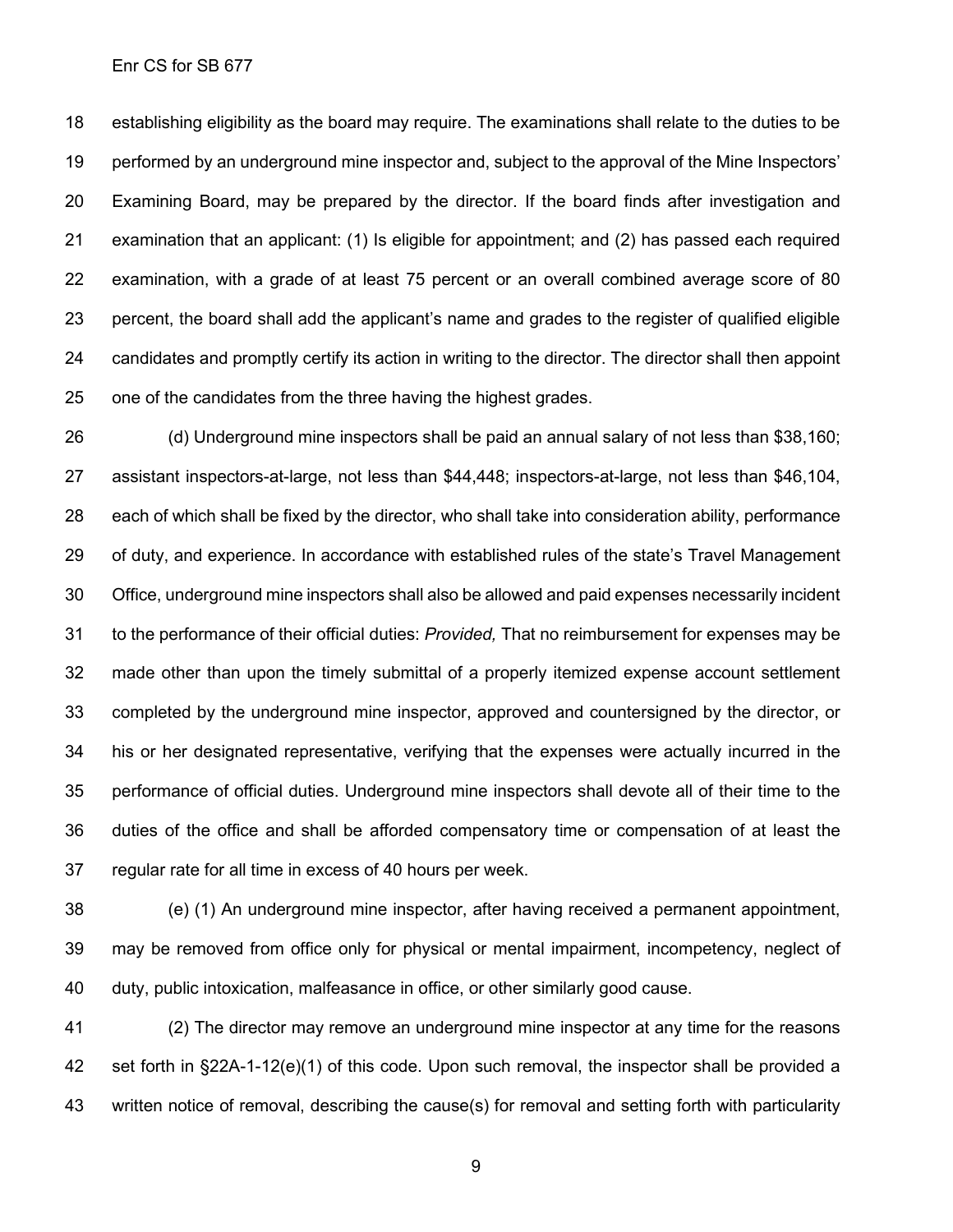the facts on which the removal was based. Not less than 20 reputable citizens, who are operators or employees in mines in this state, may petition the director for the removal of an underground mine inspector. If the petition is verified by at least one of the petitioners, based on actual knowledge of the affiant of the alleged facts, which, if true, warrant the removal of the inspector, the director shall cause an investigation of the alleged facts to be made. If, after the investigation, the director finds that there is substantial evidence that warrants removal of the inspector, the director shall remove the inspector and provide him or her a written notice of removal, describing the cause(s) for removal and setting forth with particularity the evidence found in the investigation: *Provided*, That in all cases of removal, the inspector may request, in writing, a hearing before the Board of Coal Mine Health and Safety within 15 days of receipt of the notice of removal. The director shall provide the inspector written notice of the right to a hearing in the notice of removal.

 (3) If the inspector requests a hearing in writing, the board shall promptly schedule a hearing and provide notice to the inspector of the time and place for such hearing, at which time and place the board shall hear all evidence offered in support of the removal and on behalf of the inspector. Each witness shall be sworn, and a transcript shall be made of all evidence taken and proceedings had at the hearing. No continuance may be granted except for good cause shown. The administrator of the board, or in their absence a member of the board designated by the board, has the power to administer oaths and subpoena witnesses.

 (4) If any removed mine inspector requests a hearing and thereafter willfully refuses or fails to appear before the board, or having appeared, refuses to answer under oath any relevant question on the basis that the testimony or answer might incriminate him or her or refuses to waive immunity from prosecution because of any relevant matter about which the inspector may be asked to testify, then the inspector shall forfeit his or her position.

 (5) If the inspector fails to request a hearing in writing, or after requesting a hearing in writing and such hearing having been held, the board finds that the inspector should be removed based on a preponderance of the evidence, the board shall enter an order to that effect. Should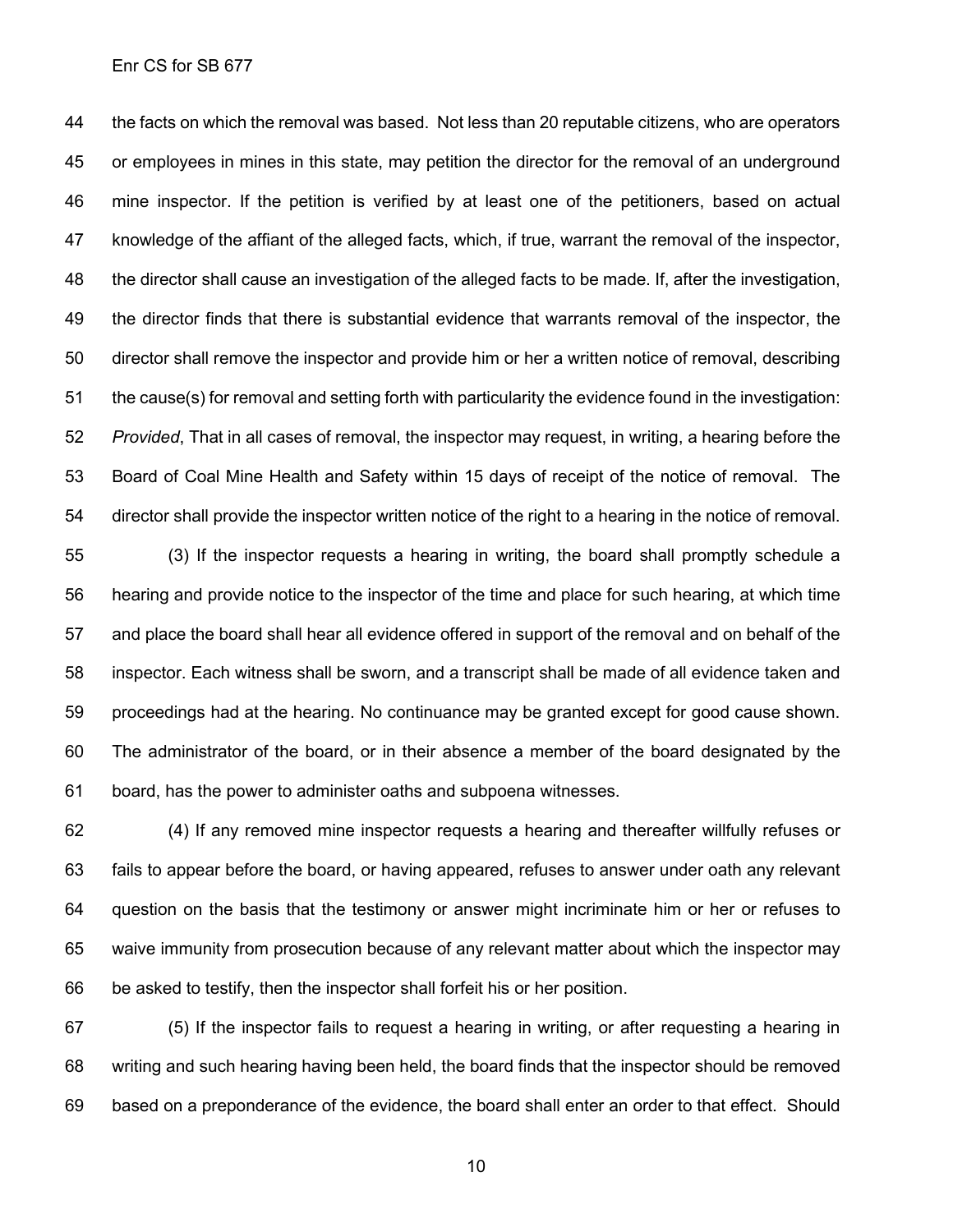- the board find that the inspector should not have been removed, the inspector shall be reinstated.
- The decision of the board is final and is not subject to judicial review.

### **ARTICLE 2. UNDERGROUND MINES.**

#### **§22A-2-33. Preparation of shots; blasting practices.**

 (a) Only a certified "shot firer" designated by mine management shall be permitted to handle explosives and do blasting. Only electric detonators of proper strength fired with permissible shot firing units shall be used except under special permits as hereinafter provided, and drillholes shall be stemmed with at least 24 inches of incombustible material, or at least one half of the length of the hole shall be stemmed if the hole is less than four feet in depth, unless other permissible stemming devices or methods are used. Drillholes shall not be drilled beyond the limits of the cut, and as far as practicable, cuttings and dust shall be cleaned from the holes before the charge is inserted. Charges of explosives exceeding one and one-half pounds, but not exceeding three pounds, shall be used only if drillholes are six feet or more in depth. Ample warning shall be given before shots are fired, and care shall be taken to determine that all persons are in the clear before firing. Miners shall be removed from adjoining places and other places when there is danger of shots blowing through. No shots shall be fired in any place known to liberate explosive gas, until such place has been properly examined by a competent person who is designated by mine management for that purpose, and no shots shall be fired in any place where gas is detected with an approved gas detecting device until such gas has been removed by means of ventilation. After firing any shot, or shots, the person firing the same shall not return to the working face until the smoke has been cleared away and then he or she shall make a careful examination of the working face before leaving the place or before performing any other work in the place.

 (b) Multiple shooting in coal or rock or both is authorized only under permit issued by the director. Permission to shoot more than 10 shots simultaneously may be granted by the director only after consultation with interested persons, and such shooting will be performed by special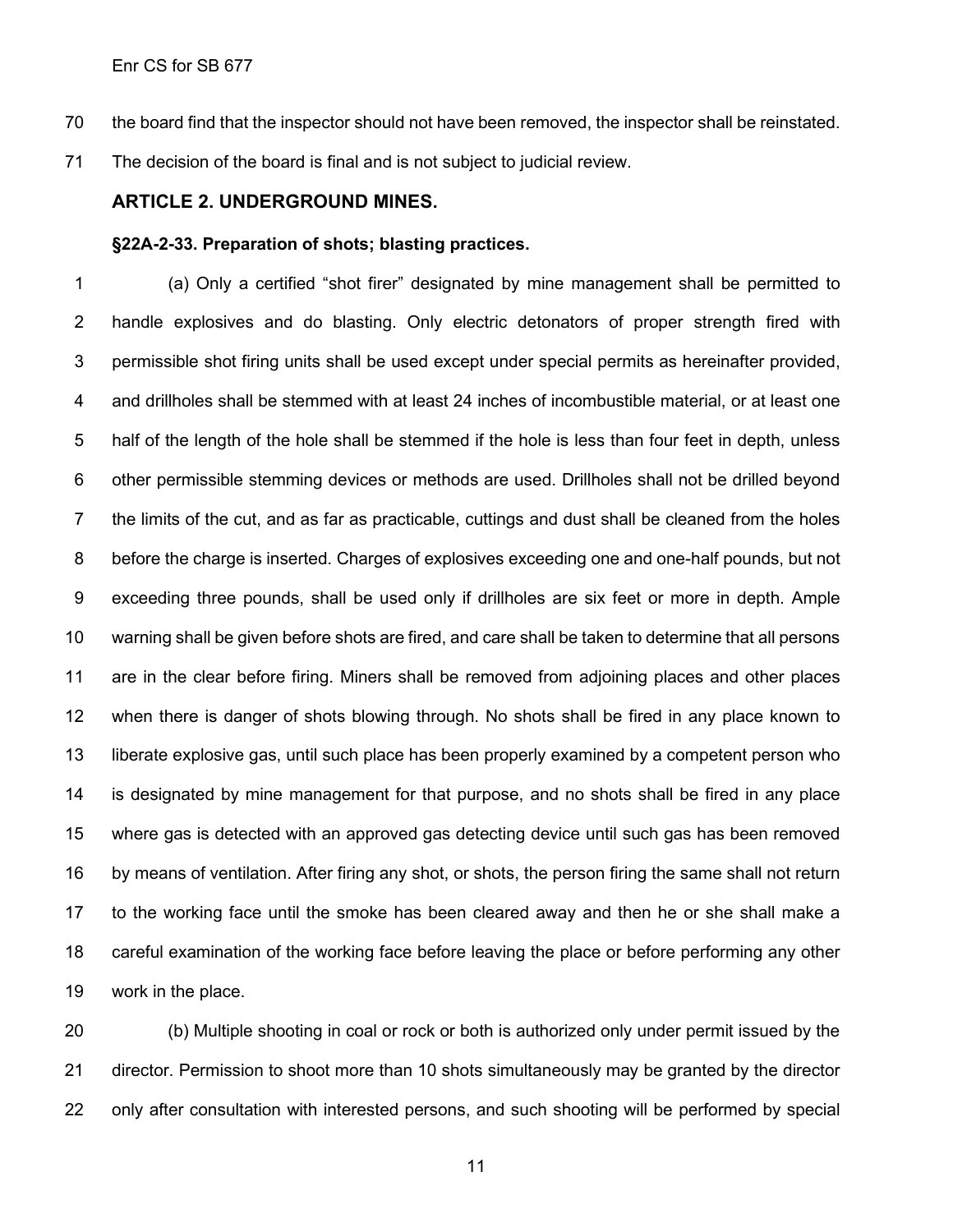methods and under precautions prescribed by the director. All multiple shooting in bottom or roof rock shall be performed in intake air, except by special permit from the director, after consultation with interested persons, as heretofore provided. Multiple blasting of more than 10 shots performed under any permit granted by the director under this section shall be done only on noncoal-producing shifts or idle days, except as may be provided as a condition of the permit granted.

 (c) Regular or short-interval delay detonators may be used for blasting purposes with written permission from the director. Regular delay detonators shall not be used for blasting coal, but may be used for grading above or below coal seams and during shaft, slope, tunnel work and in faults or wants. Where short-interval delay detonators are permitted by said director to be used, the shot firing circuit must be tested with a blasting galvanometer before firing, and the leg wires connected in series. No instantaneous, regular, or zero-delay detonators are to be fired in conjunction with short-interval delay detonators. The delay interval between dependent rows must not be less than 25 milliseconds or more than 100 milliseconds, and the entire series of any one round shall not provide a delay of more than 500 milliseconds between the first and last shot. The total number of charged holes to be fired during any one round must not exceed the limit permitted by the director. Misfires must be tested with a blasting galvanometer before removing.

 (d) Electrical equipment shall not be operated in the face areas, and only work in connection with timbering and general safety shall be performed while boreholes are being charged. Shots shall be fired promptly after charging. Mudcaps (adobes) or any other unconfined shots shall not be permitted in any coal mine. No solid shooting shall be permitted without written permission of the office.

 (e) Blasting cables shall be well insulated and shall be as long as may be necessary to permit persons authorized to fire shots to get in a safe place out of the line of fire. The cable, when new, shall be at least 125 feet in length and never less than 100 feet. Shooting cables shall be kept away from power wires and all other sources of electric current, connected to the leg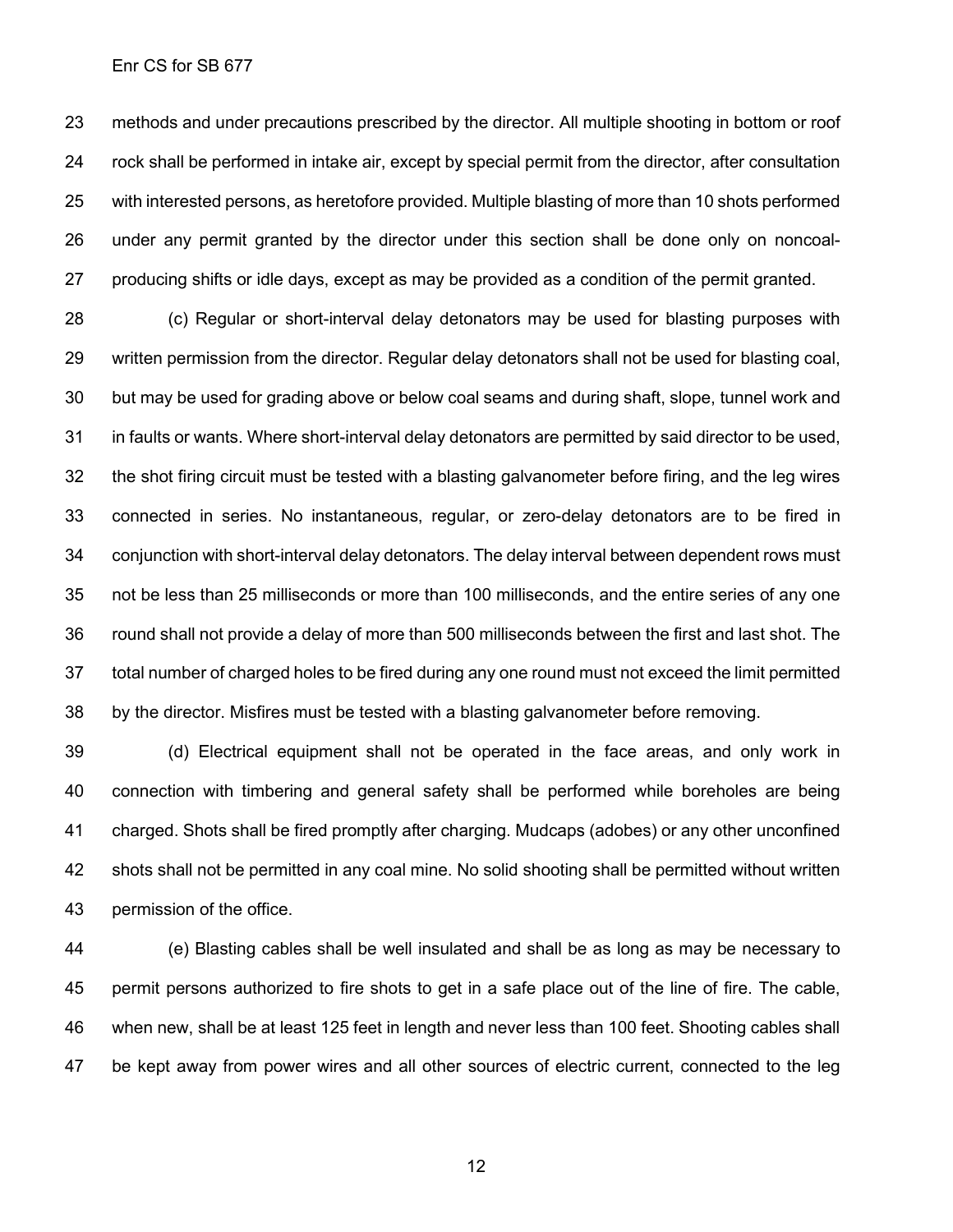wires by the person who fires the shot, staggered as to length or well separated at the detonator

leg wires, and shunted at the battery until ready to connect to the blasting unit.

#### **ARTICLE 2. UNDERGROUND MINES.**

#### **§22A-2-40. General provisions.**

 Operators of coal mines in which electricity is used as a means of power shall comply with the following provisions:

 (1) All surface transformers, unless of a construction which will eliminate shock hazards, or unless installed at least eight feet above ground, shall be enclosed in a house or surrounded by a fence at least six feet high. If the enclosure is of metal, it shall be grounded effectively. The gate or door to the enclosure shall be kept locked at all times, unless authorized persons are present.

 (2) Underground transformers shall be air cooled or cooled with noninflammable liquid or inert gas.

 (3) Underground stations containing circuit breakers filled with inflammable liquids shall be put on a separate split of air or ventilated to the return air, and shall be of fireproof construction.

(4) Transformers shall be provided with adequate overload protection.

 (5) "Danger — High Voltage" signs with the voltage indicated shall be posted conspicuously on all transformer enclosures, high-potential switchboards, and other high-potential installations.

 (6) Dry insulating platforms of rubber or other suitable nonconductive material shall be kept in place at each switchboard and at stationary machinery where shock hazards exist.

 (7) Capacitors used for power factor correction shall be nonflammable liquid filled. Suitable drain-off resistors or other means to protect miners against electric shock following removal of power shall be provided.

 (8) All unattended underground loading points where electric driven hydraulic systems are used shall utilize a fireproof oil or emulsion.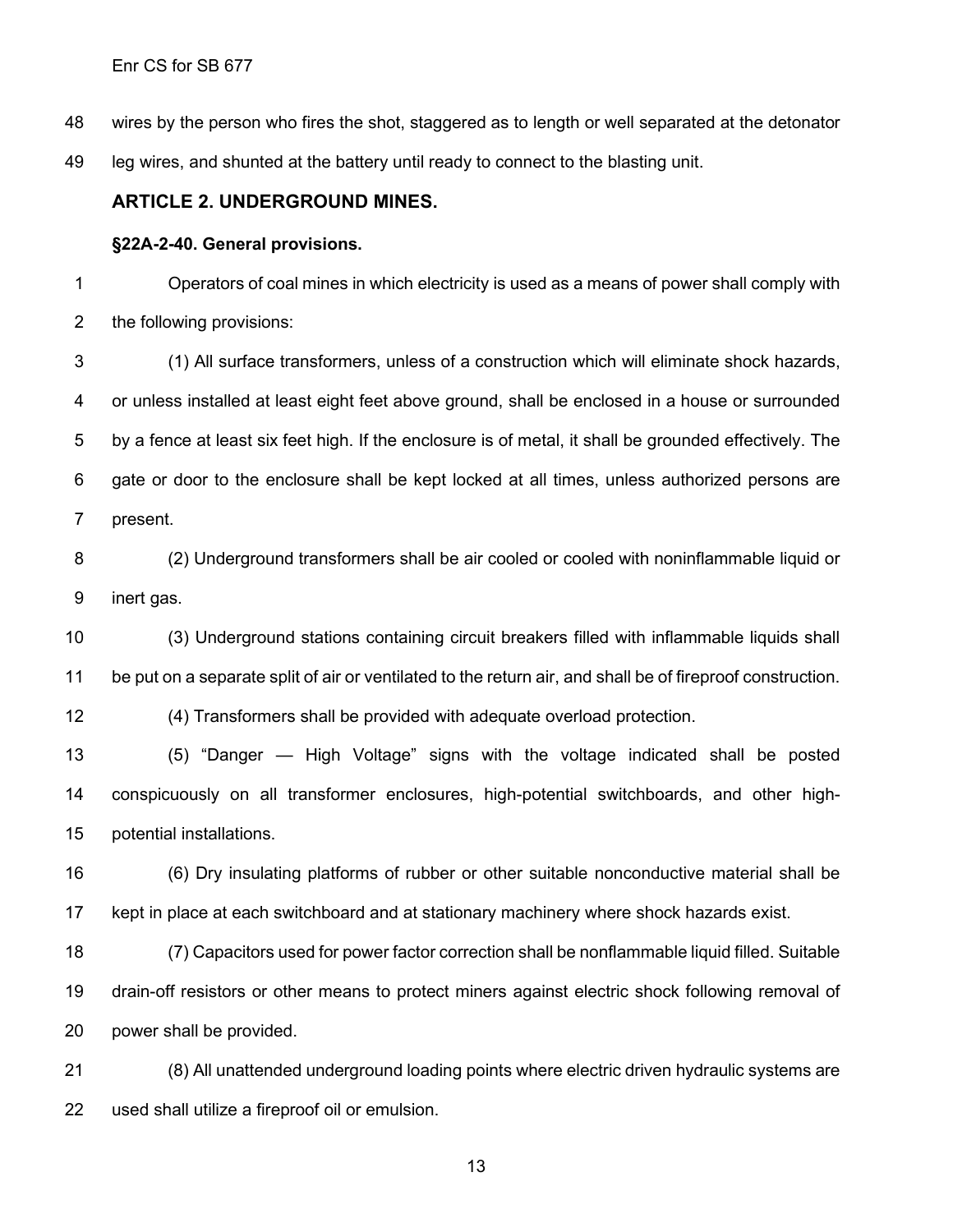(9) Before electrical changes are made to permissible equipment for use in a mine, they shall be approved by the director.

 (10) Reverse current protection shall be provided at storage battery charging stations to prevent the storage batteries from energizing the power circuits in the event of power failure.

 (11) In all mines all junction or distribution boxes used for making multiple power connections inby the last open crosscut shall be permissible.

 (12) All hand-held electric drills, blower and exhaust fans, electric pumps, and such other low horsepower electric face equipment which are taken into or used inby the last open crosscut of any coal mine shall be permissible.

 (13) All electric face equipment which is taken into or used inby the last open crosscut of any coal mine shall be permissible.

 (14) In mines operated in coal seams which are located at elevations above the water table, the phrase "coal seams above the water table" means coal seams in a mine which are located at an elevation above a river or the tributary of a river into which a local surface water system naturally drains.

 (15) The operator of each coal mine shall maintain in permissible condition all electric face equipment, which is taken into or used inby the last open crosscut of any mine.

 (16) Except where permissible power connection units are used, all power-connection points outby the last open crosscut shall be in intake air.

 (17) All power circuits and electric equipment shall be deenergized before work is done on such circuits and equipment, except when necessary for trouble shooting or testing.

 (18) Energized trolley wires may be repaired only by a person trained to perform electrical work and to maintain electrical equipment and the operator of a mine shall require that such persons wear approved and tested insulated shoes and wireman's gloves.

 (19) No electrical work shall be performed on low-, medium-, or high-voltage distribution circuits or equipment, except by a qualified person or by a person trained to perform electrical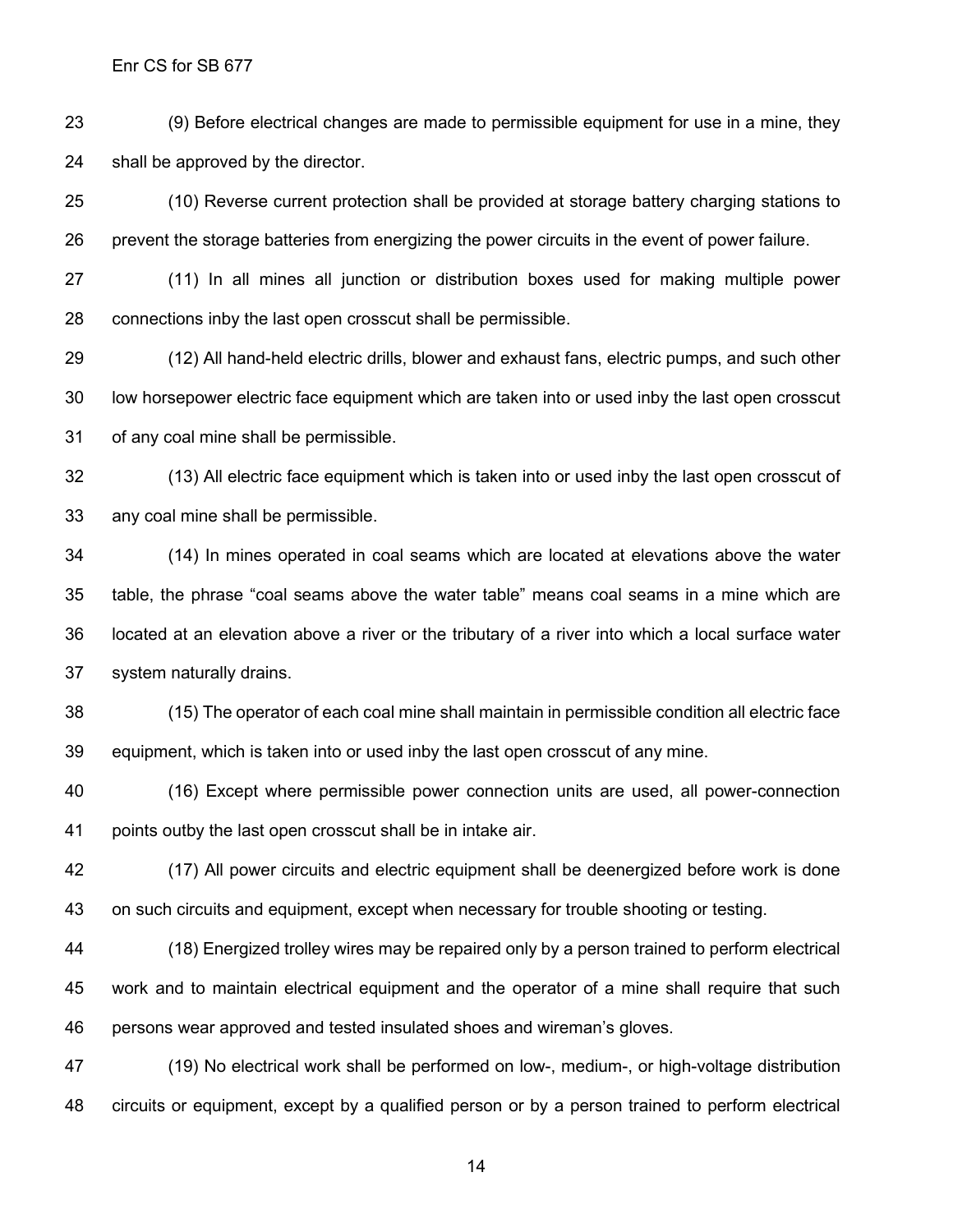work and to maintain electrical equipment under the direct supervision of a qualified person. Disconnecting devices shall be locked out and suitably tagged by each person who performs such work, except that in cases where locking out is not possible, such devices shall be opened and suitably tagged by such persons who installed them, or, if such persons are unavailable, by qualified persons authorized by the operator or his or her agent.

 (20) All electric equipment shall be examined weekly, tested, and properly maintained by a qualified person to assure safe operating conditions. When a potentially dangerous condition is found on electric equipment, such equipment shall be removed from service until such condition is corrected. A record of such examinations shall be kept and made available to an authorized representative of the director and to the miners in such mine.

 (21) All electric conductors shall be sufficient in size and have adequate current-carrying capacity and be of such construction that a rise in temperature resulting from normal operation will not damage the insulating material.

 (22) All electrical connections or splices in conductors shall be mechanically and electrically efficient, and suitable connectors shall be used. All electrical connections or splices in insulated wire shall be reinsulated at least to the same degree of protection as the remainder of the wire.

 (23) Cables shall enter metal frames of motors, splice boxes, and electric compartment only through proper fittings. When insulated wire, other than cables, pass through metal frames, the holes shall be substantially bushed with insulated bushings.

 (24) All power wire (except trailing cables on mobile equipment, specially designed cables conducting high-voltage power to underground rectifying equipment or transformers, or bare or insulated ground and return wires) shall be supported on well-installed insulators and shall not contact combustible material, roof, or ribs.

 (25) Power wires and cables, including, but not limited to, phone communication and control wires, except trolley wires, trolley feeder wires, and bare signal wires, shall be insulated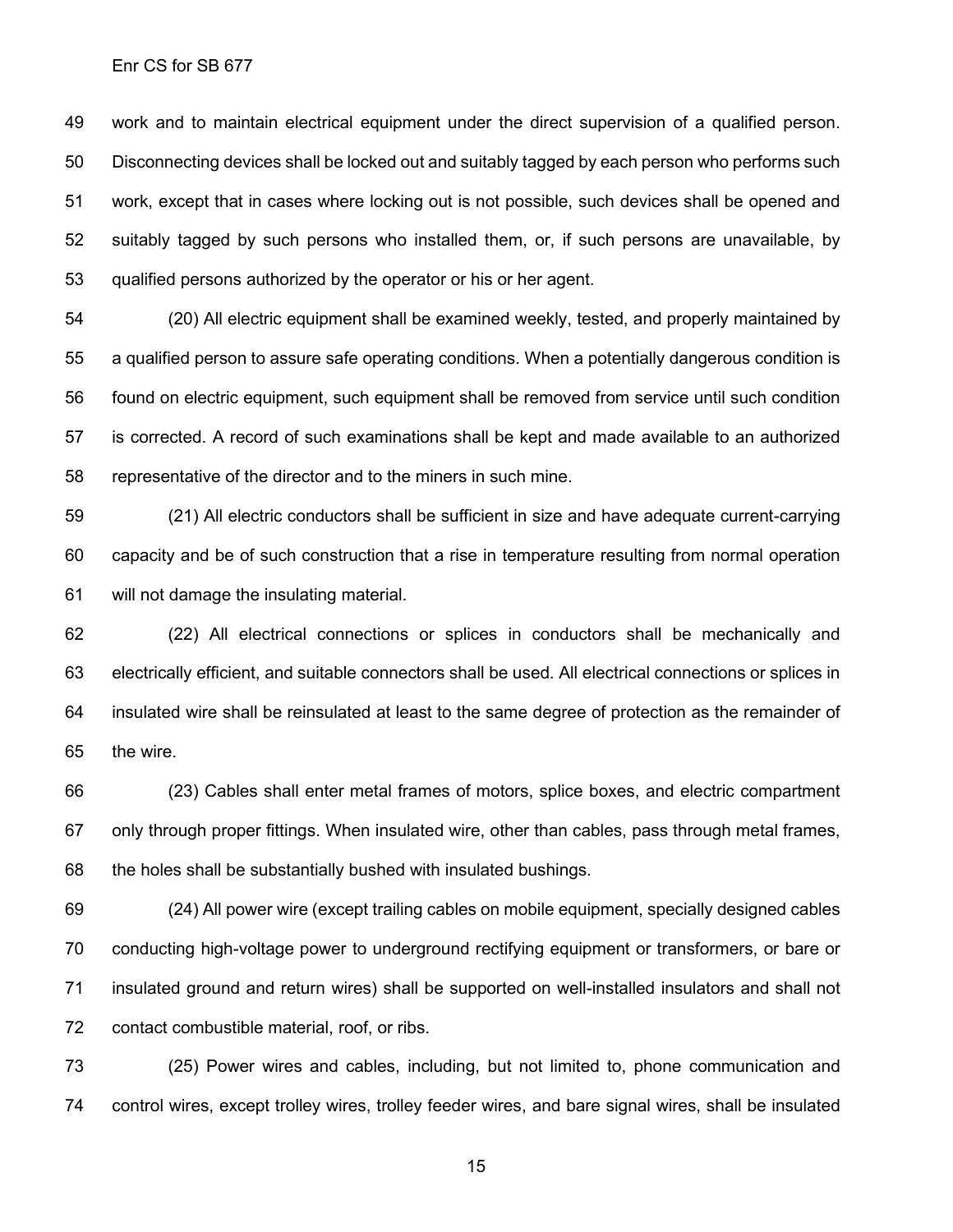adequately and fully protected. The provisions of this subdivision became effective on January 1, 1978.

 (26) Automatic circuit-breaking devices or fuses of the correct type and capacity shall be installed so as to protect all electric equipment and circuits against short circuit and overloads. Three-phase motors on all electric equipment shall be provided with overload protection that will deenergize all three phases in the event that any phase is overloaded.

 (27) Incandescent lamps installed along haulageways and at other locations shall not contact combustible material, and if powered from trolley or direct current feeder circuits, need 83 not be provided with separate short circuits or overload protection, if the lamp is not more than eight feet in distance from such circuits.

 (28) In all main power circuits, disconnecting switches shall be installed underground within 500 feet of the bottoms of shafts and boreholes through which main power circuits enter the underground area of the mine and within 500 feet of all other places where main power circuits enter the underground area of the mine.

 (29) All electric equipment shall be provided with switches or other controls that are safely designed, constructed, and installed.

 (30) Each underground, exposed power conductor that leads underground shall be equipped with suitable lightning arrestors of approved type within 100 feet of the point where the circuit enters the mine. Lightning arrestors shall be connected to a low-resistance grounding medium on the surface which shall be separated from neutral ground by a distance of not less than 25 feet.

 (31) Except for areas of a coal mine inby the last open crosscut, incandescent lamps may be used to illuminate underground areas. When incandescent lamps are used in a track entry or belt entry or near track entries to illuminate special areas other than structures, the lamps shall be installed in weatherproof sockets located in positions such that the lamps will not come in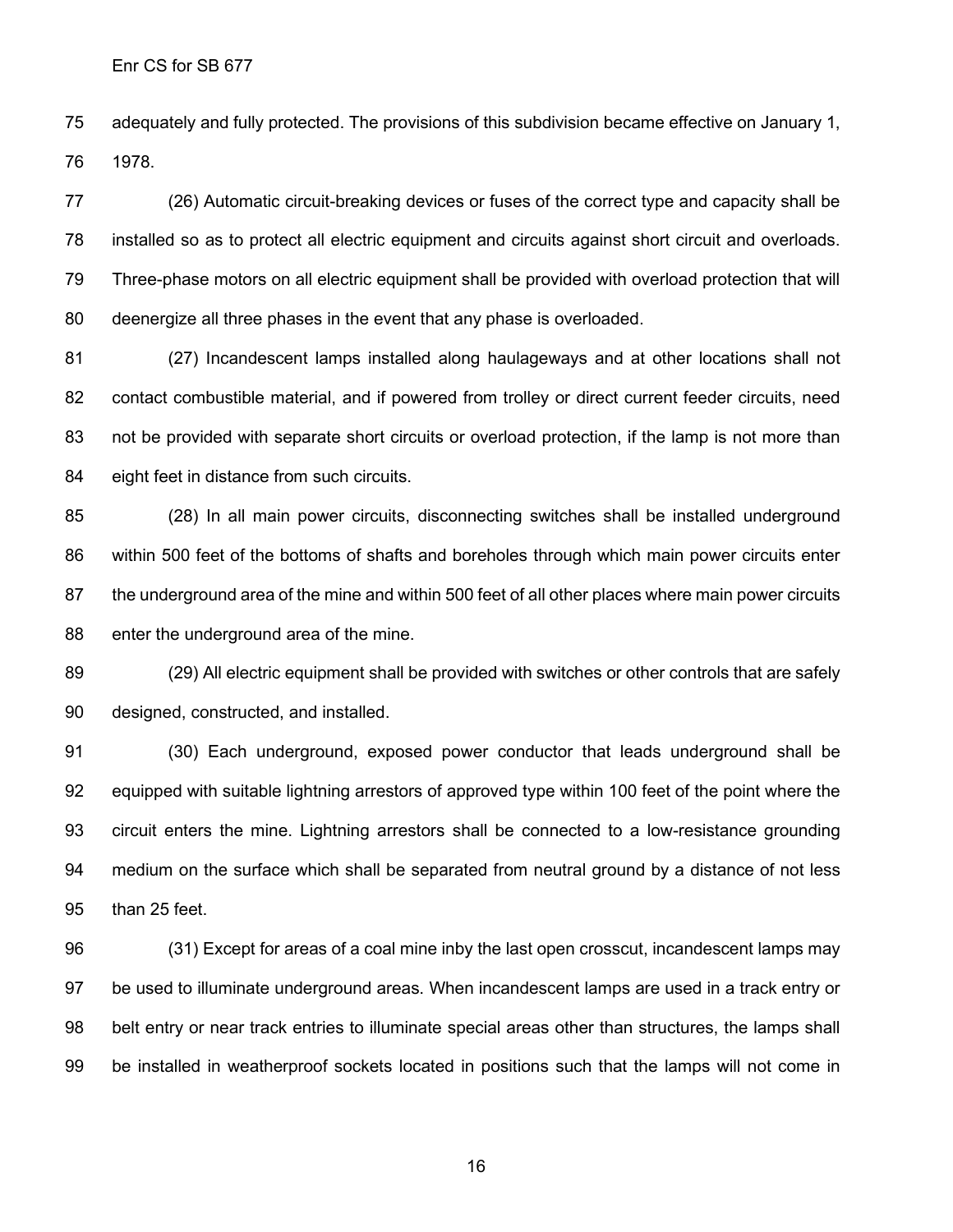contact with any combustible material. Lamps used in all other places must be of substantial construction and be fitted with a glass enclosure.

 (32) An authorized representative of the director may require in any mine that electric face equipment be provided with devices that will permit the equipment to be deenergized quickly in the event of an emergency.

 (33) An authorized representative of the director shall require manually operated emergency stop switches, designed to deenergize the traction motor circuit when the contractors or controller fail to open, to be installed on all battery powered tractors, taken into or used inby 108 the last open crosscut of any entry or room.

 (34) Trailing cables used in coal mines shall meet the requirements for flame-resistant cables.

 (35) Short circuit protection for trailing cables shall be provided by an automatic circuit breaker or other no less effective device approved by the director of adequate current-interrupting capacity in each ungrounded conductor. Disconnecting devices used to disconnect power from trailing cables shall be plainly marked and identified and such devices shall be equipped or designed in such a manner that it can be determined by visual observation that the power is disconnected.

 (36) When two or more trailing cables junction to the same distribution center, means shall be provided to assure against connecting a trailing cable to the wrong size circuit breaker.

 (37) One temporary splice may be made in any trailing cable. Such trailing cable may only be used for the next 24-hour period. No temporary splice shall be made in a trailing cable within 25 feet of the machine, except cable reel equipment. Temporary splices in trailing cables shall be made in a workmanlike manner and shall be mechanically strong and well insulated. Trailing cables or hand cables which have exposed wires or which have splices that heat or spark under load shall not be used. As used in this section, the term "splice" means a mechanical joining of one or more conductors that have been severed.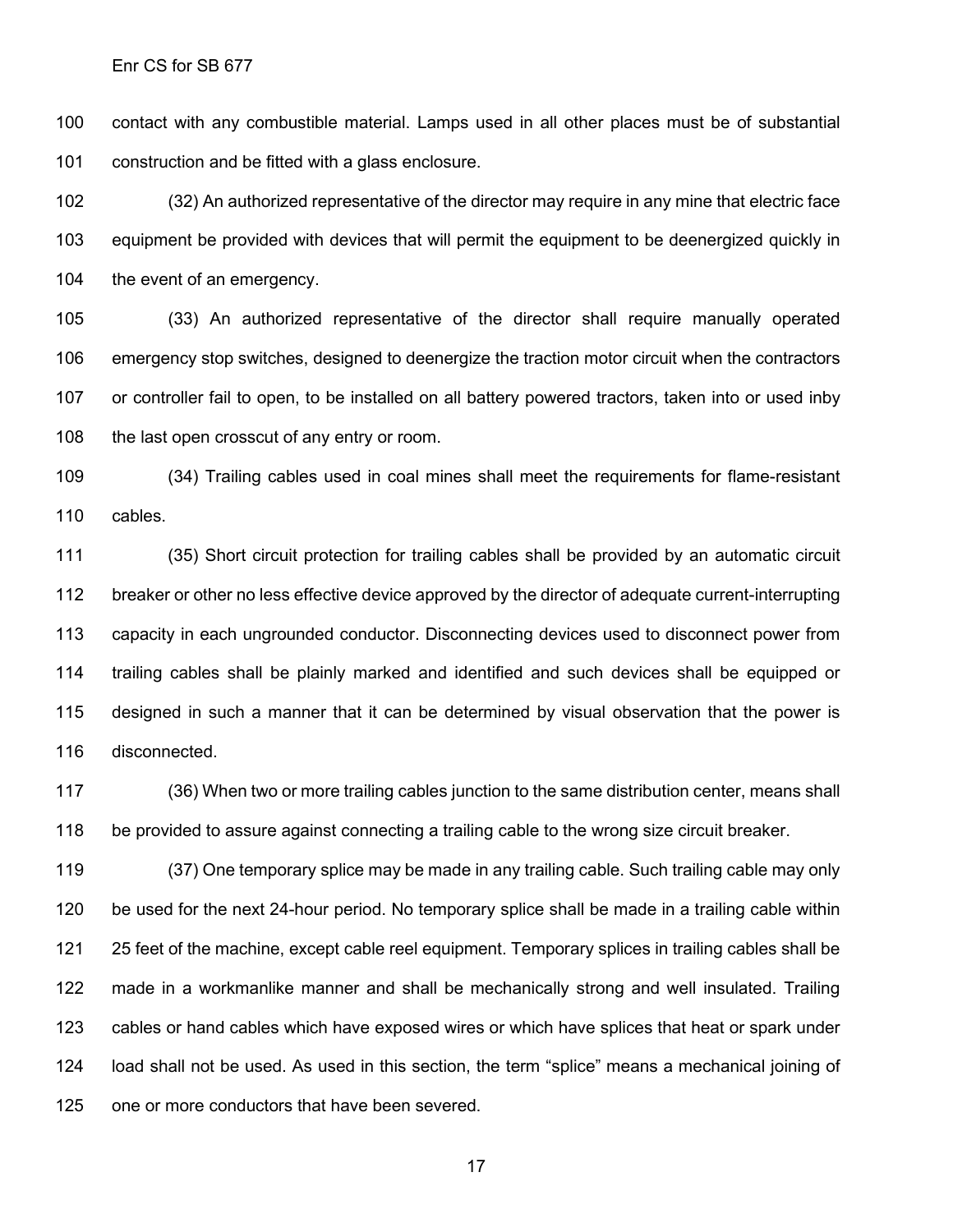(38) When permanent splices in trailing cables are made, they shall be:

(A) Mechanically strong with adequate electrical conductivity and flexibility;

(B) Effectively insulated and sealed so as to exclude moisture; and

 (C) Vulcanized or otherwise treated with suitable materials to provide flame-resistant qualities and good bonding to the outer jacket.

 (39) Trailing cables shall be clamped to machines in a manner to protect the cables from damage and to prevent strain on the electrical connections. No cables will be hung in a manner which will damage the insulation or conductors.

 (40) Trailing cables shall be adequately protected to prevent damage by mobile equipment.

 (41) Trailing cable and power cable connections to junction boxes and to electrical equipment shall not be made or broken under load.

 (42) All metallic sheaths, armors and conduits enclosing power conductors shall be electrically continuous throughout and shall be grounded by methods approved by an authorized representative of the director.

 (43) Except where waived by the director, metallic frames, casings and other enclosures of electric equipment that can become alive through failure of insulation or by contact with energized parts shall be grounded, and shall have a ground monitoring system.

 (44) In instance where single-phase 110-220 volt circuits are used to feed electrical equipment, the only method of grounding that will be approved is the connection of all metallic 146 frames, casings, and other enclosure of such equipment to a separate grounding conductor which establishes a continuous connection to a grounded center tap of the transformer.

 (45) The attachment of grounding wires to a mine track or other grounded power conductor will be approved if separate clamps, suitable for such purpose, are used and installed to provide a solid connection.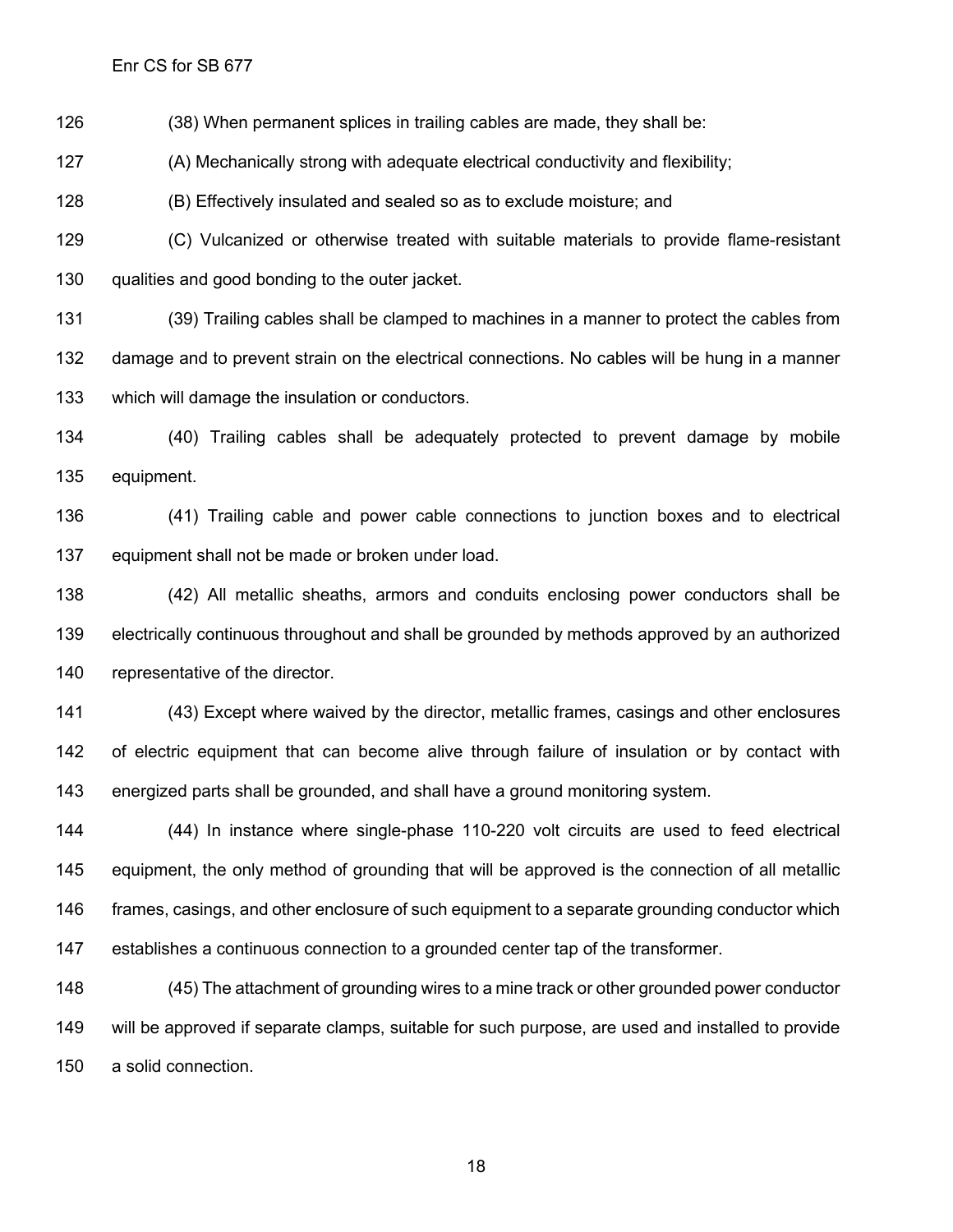(46) The frames of all offtrack direct-current machines and the enclosures of related detached components shall be effectively grounded or otherwise maintained at no less safe voltages.

 (47) Installation of silicon diodes shall be restricted to electric equipment receiving power from a direct-current system with one polarity grounded. Where such diodes are used on circuits having a nominal voltage rating of 250, they must have a forward current rating of 400 amperes or more, and have a peak inverse voltage rating of 400 or more. Where such diodes are used on circuits having nominal voltage rating of 550, they must have a forward current rating of 250 amperes or more, and have a peak inverse voltage rating of 800 or more.

 (48) In addition to the grounding diode, a polarizing diode must be installed in the machine control circuit to prevent operation of the machine when the polarity of a trailing cable is reversed.

 (49) When installed on permissible equipment, all grounding diodes, over-current devices, and polarizing diodes must be placed in explosion-proof compartments.

 (50) High-voltage lines, both on the surface and underground, shall be deenergized and grounded before work is performed on them, except that repairs may be permitted, in the case of energized surface high-voltage lines, if such repairs are made by a qualified person in accordance with procedures and safeguards, including, but not limited to, a requirement that the operator of such mine provide, test and maintain protective devices in making such repairs.

 (51) When two or more persons are working on an energized high-voltage surface line simultaneously, and any one of them is within reach of another, such persons shall not be allowed to work on different phases or on equipment with different potentials.

 (52) All persons performing work on energized high-voltage surface lines shall wear protective rubber gloves, sleeves, and climber guards if climbers are worn. Protective rubber gloves shall not be worn wrong side out or without protective leather gloves. Protective devices worn by a person assigned to perform repairs on high-voltage surface lines shall be worn continuously from the time he or she leaves the ground until he or she returns to the ground, and,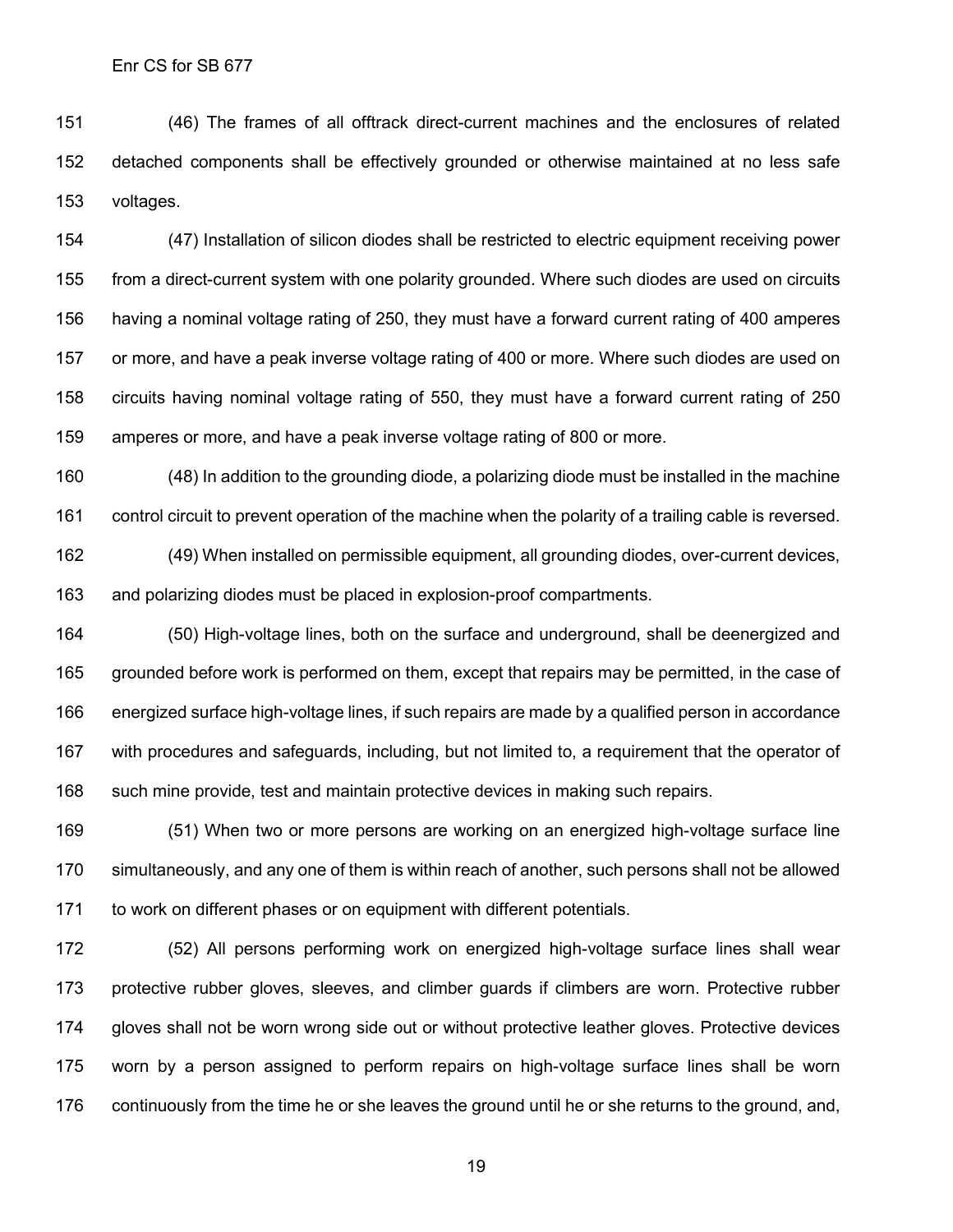if such devices are employed for extended periods, such person shall visually inspect the equipment assigned him or her for defects before each use, and, in no case, less than twice each day.

 (53) Disconnecting or cutout switches on energized high-voltage surface lines shall be operated only with insulated sticks, fuse tongs, or pullers which are adequately insulated and maintained to protect the operator from the voltage to which he or she is exposed. When such switches are operated from the ground, the person operating such devices shall wear protective rubber gloves.

 (54) Solely for purposes of grounding ungrounded high-voltage power systems, grounded messenger wires used to suspend the cables of such systems may be used as a grounding medium.

 (55) When not in use, power circuits underground shall be deenergized on idle days and idle shifts, except that rectifiers and transformers may remain energized.

 (56) High-voltage circuits entering the underground area of any coal mine shall be protected by suitable circuit breakers of adequate interrupting capacity. Such breakers shall be equipped with devices to provide protection against undervoltage, grounded phase, short circuit, and overcurrent.

 (57) Circuit breakers protecting high-voltage circuits entering an underground area of any coal mine shall be located on the surface and in no case installed either underground or within a drift.

 (58) One circuit breaker may be used to protect two or more branch circuits, if the circuit breaker is adjusted to afford overcurrent protection for the smallest conductor.

 (59) The grounding resistor, where required, shall be of the proper ohmic value to limit the voltage drop in the grounding circuit external to the resistor to not more than 100 volts under fault conditions. The grounding resistor shall be rated for maximum fault current continuously and insulated from ground for a voltage equal to the phase-to-phase voltage of the system.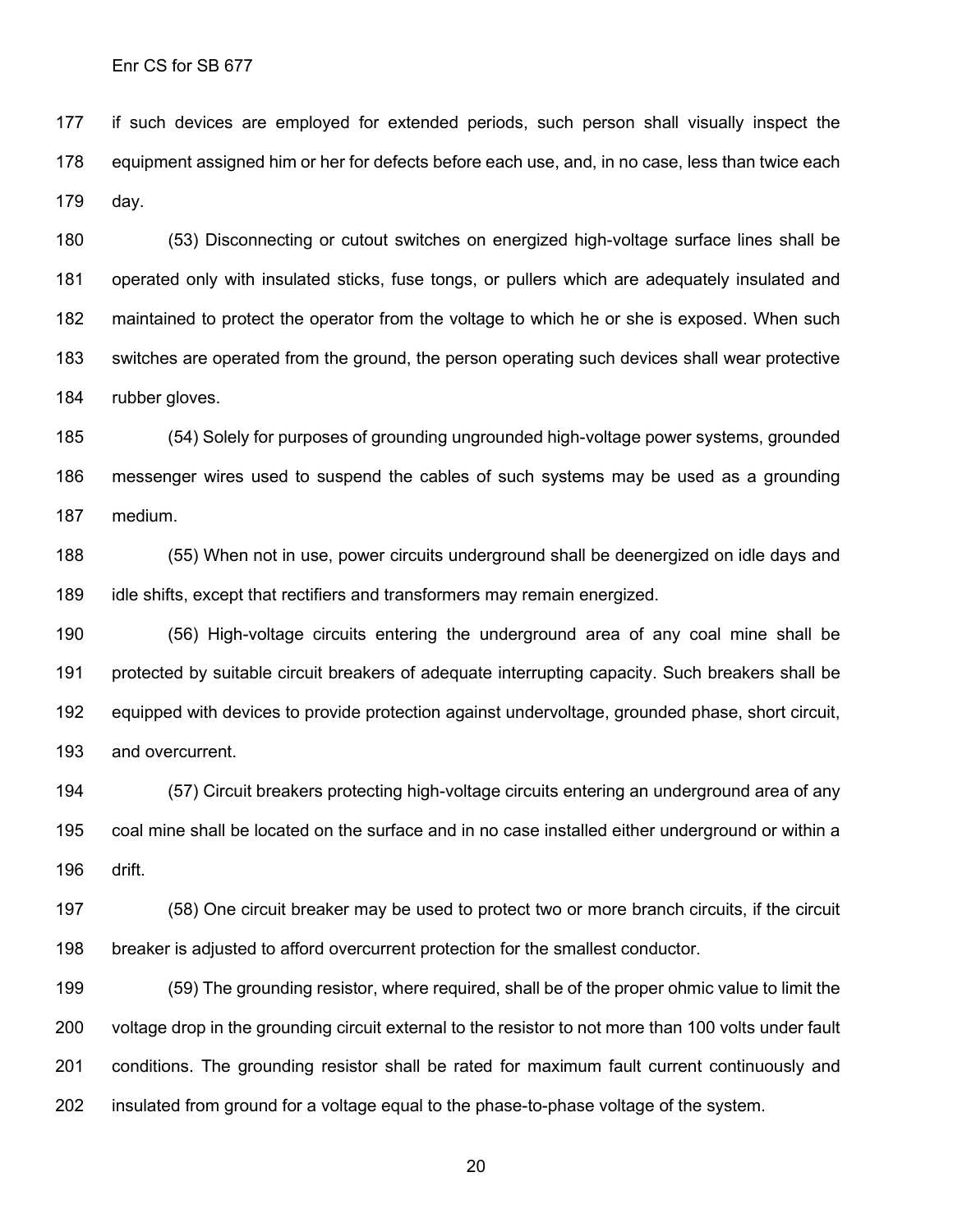(60) High-voltage circuits extending underground and supplying portable mobile or stationary high-voltage equipment shall contain either a direct or derived neutral which shall be grounded through a suitable resistor at the source transformers, and a grounding circuit, originating at the grounded side of the grounding resistor, shall extend along with the power conductors and serve as a grounding conductor for the frames of all high-voltage equipment supplied power from the circuit, except that the director or his or her authorized representative may permit ungrounded high-voltage circuits to be extended underground to feed stationary electrical equipment if such circuits are either steel armored or installed in grounded, rigid steel conduit throughout their entire length, and upon his or her finding that such exception does not pose a hazard to the miners. Within 100 feet of the point on the surface where high-voltage circuits enter the underground portion of the mine, disconnecting devices shall be installed and so equipped or designed in such a manner that it can be determined by visual observation that the power is disconnected, except that the director or his or her authorized representative may permit such devices to be installed at a greater distance from such area of the mine if he or she determines, based on existing physical conditions, that such installation will be more accessible 218 at a greater distance and will not pose any hazard to the miners.

 (61) High-voltage resistance grounded systems serving portable or mobile equipment shall include a fail-safe ground check circuit to monitor continuously the grounding circuit to assure continuity, and the fail-safe ground check circuit shall cause the circuit breaker to open when either the ground or pilot check wire is broken, or other no less effective device approved by the director or his or her authorized representative to assure such continuity.

 (62) Underground high-voltage cables used in resistance grounded systems shall be equipped with metallic shields around each power conductor with one or more ground conductors having a total cross-sectional area of not less than one half the power conductor, and with an insulated internal or external conductor not smaller than No. 10 (A.W.G.) for the ground continuity check circuit.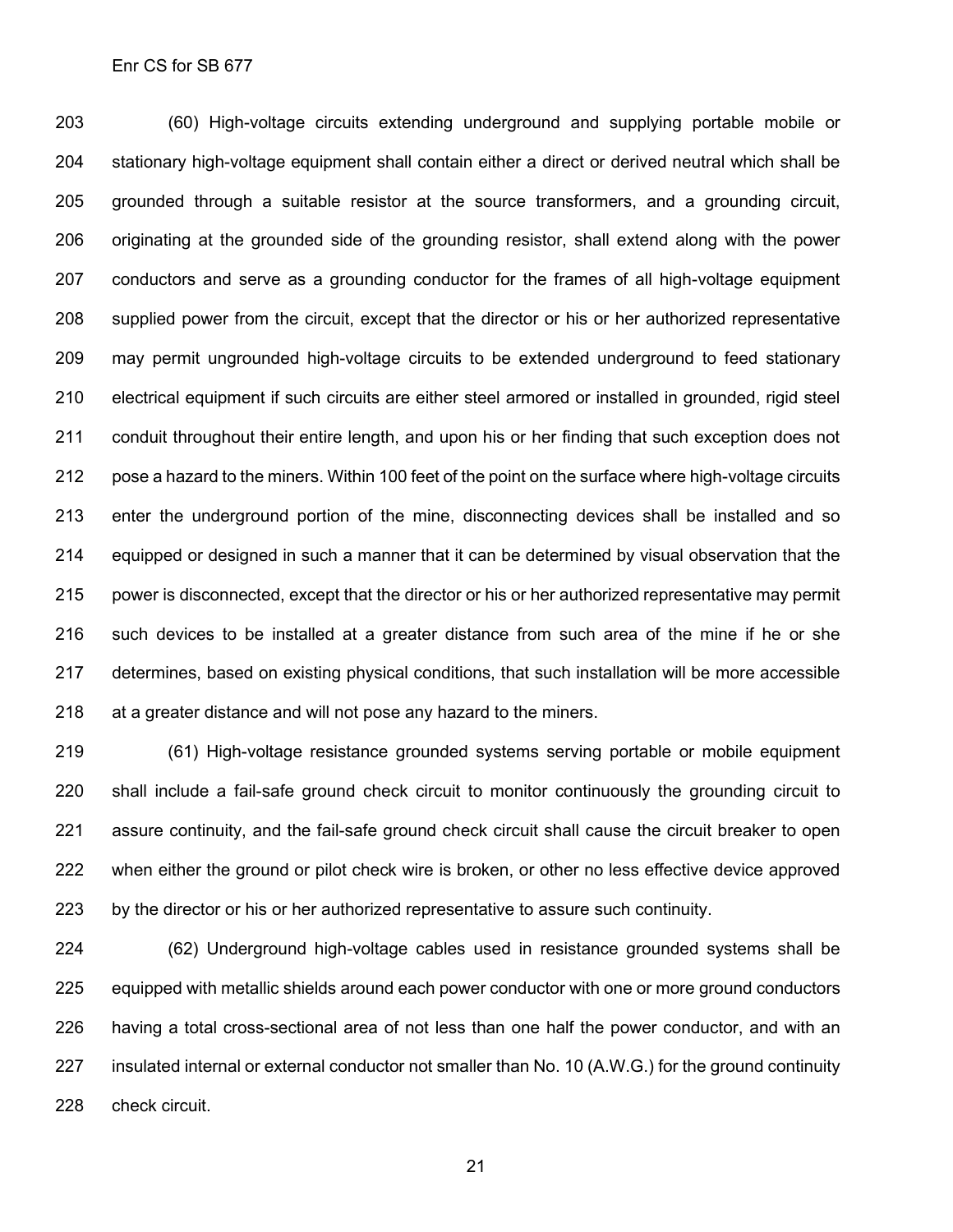(63) All such cables shall be adequate for the intended current and voltage. Splices made in such cables shall provide continuity of all components.

 (64) Single-phase loads, such as transformer primaries, shall be connected phase-to-phase.

 (65) All underground high-voltage transmission cables shall be installed only in regularly inspected air courses and haulageways, and shall be covered, buried, or placed so as to afford protection against damage, guarded where men regularly work or pass under them unless they are six and one-half feet or more above the floor or rail, securely anchored, properly insulated, and guarded at ends, and covered, insulated, or placed to prevent contact with trolley wires and other low-voltage circuits.

 (66) Disconnecting devices shall be installed at the beginning of branch lines in underground high-voltage circuits and equipped or designed in such a manner that it can be determined by visual observation that the circuit is deenergized when the switches are open.

 (67) Circuit breakers and disconnecting switches underground shall be marked for identification.

 (68) In the case of high-voltage cables used as trailing cables, temporary splices shall not be used and all permanent splices shall be made in accordance with the manufacturers' specifications.

 (69) Frames, supporting structures and enclosures of stationary, portable, or mobile underground high-voltage equipment and all high-voltage equipment supplying power to such equipment receiving power from resistance grounded systems shall be effectively grounded to the high-voltage ground.

 (70) Low- and medium-voltage power circuits serving three-phase alternating current equipment serving portable or mobile equipment shall be protected by suitable circuit breakers of adequate interrupting capacity which are properly tested and maintained as prescribed by the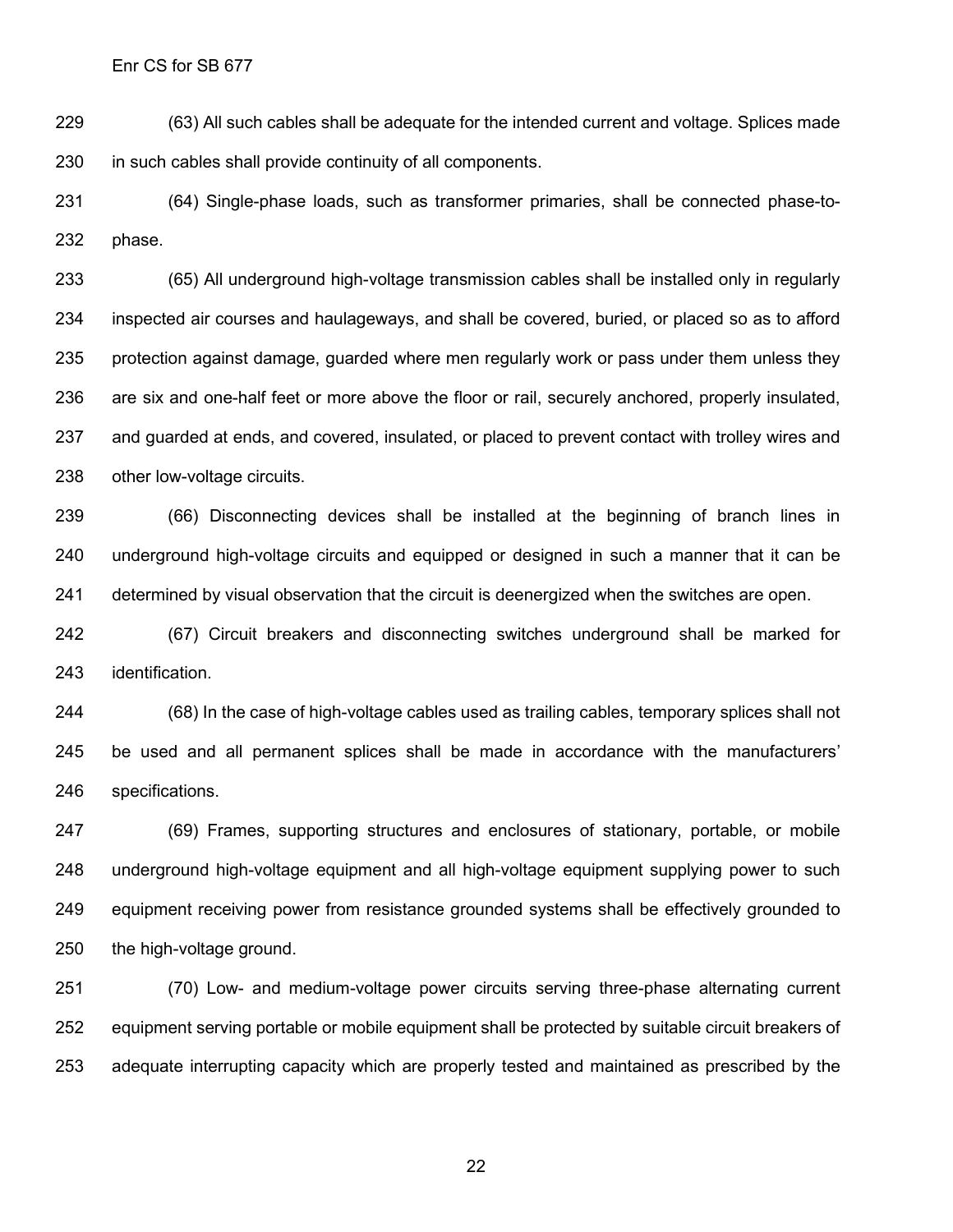director. Such breakers shall be equipped with devices to provide protection against under-voltage, grounded phase, short circuit, and overcurrent.

 (71) Power centers and portable transformers shall be deenergized before they are moved from one location to another, except that, when equipment powered by sources other than such centers or transformers is not available, the director may permit such centers and transformers to be moved while energized, if he or she determines that another equivalent or greater hazard may otherwise be created, and if they are moved under the supervision of a qualified person, and if such centers and transformers are examined prior to such movement by such person and found to be grounded by methods approved by an authorized representative of the director and otherwise protected from hazards to the miner. A record shall be kept of such examinations. High- voltage cables, other than trailing cables, shall not be moved or handled at any time while energized, except that when such centers and transformers are moved while energized as permitted under this section, energized high-voltage cables attached to such centers and transformers may be moved only by a qualified person and the operator of such mine shall require that such person wear approved and tested insulated wireman's gloves.

 (72) Low- and medium-voltage three-phase alternating-current circuits used underground shall contain either a direct or derived neutral which shall be grounded through a suitable resistor at the power center, and a grounding circuit, originating at the grounded side of the grounding resistor, shall extend along with the power conductors and serve as a grounding conductor for the frames of all the electrical equipment supplied power from the circuit, except that the director or his or her authorized representative may permit underground low- and medium-voltage circuits to be used underground to feed such stationary electrical equipment if such circuits are either steel armored or installed in grounded rigid steel conduit throughout their entire length. The grounding resistor, where required, shall be of the proper ohmic value to limit the ground fault current to 25 amperes. The grounding resistor shall be rated for maximum fault current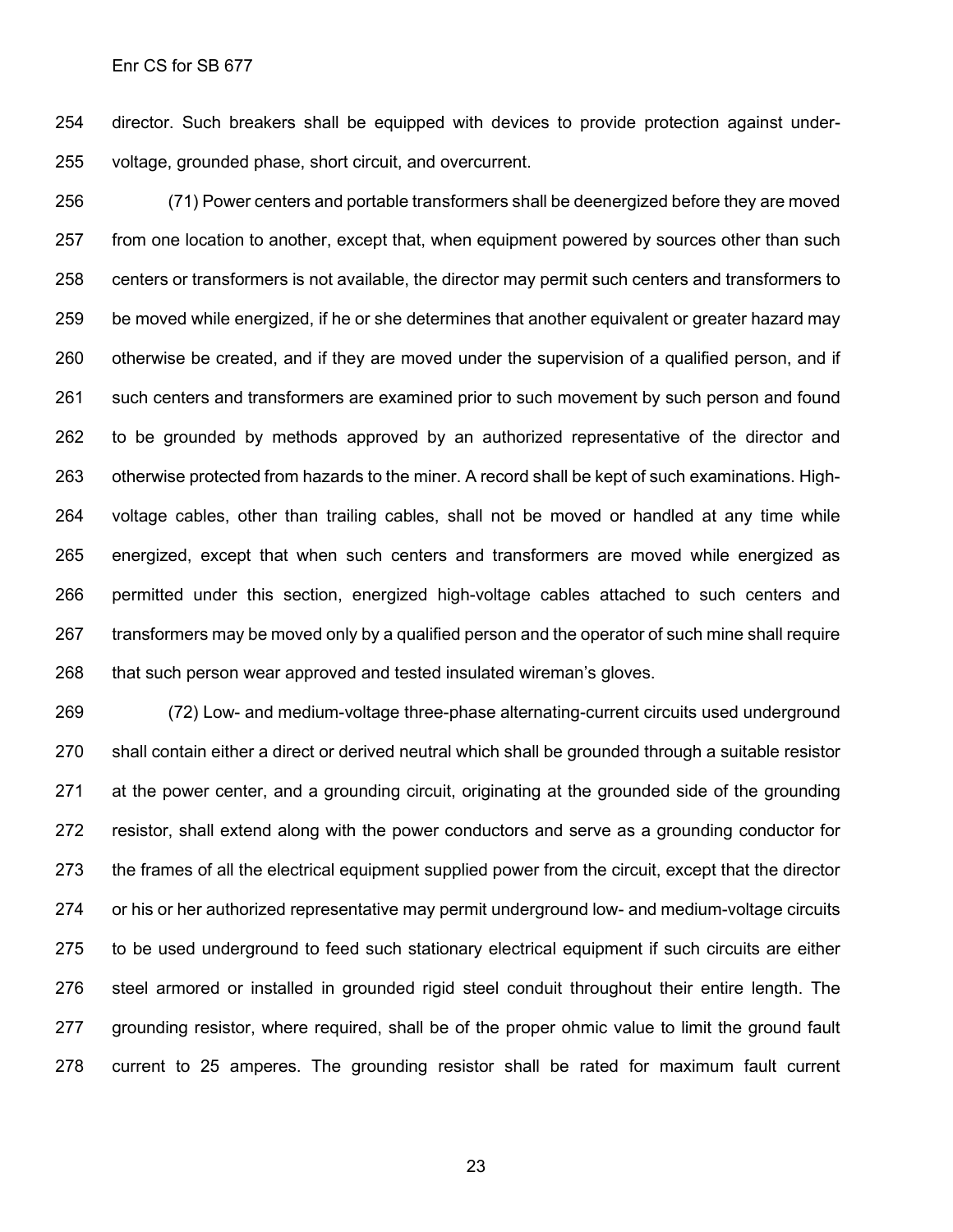continuously and insulated from ground for a voltage equal to the phase-to-phase voltage of the system.

 (73) Low- and medium-voltage resistance grounded systems serving portable or mobile equipment shall include a fail-safe ground check circuit to monitor continuously the grounding circuit to assure continuity which ground check circuit shall cause the circuit breaker to open when either the ground or pilot check wire is broken, or other not less effective device approved by the director or his or her authorized representative to assure such continuity, except that an extension of time, not in excess of 12 months, may be permitted by the director on a mine-to-mine basis if he or she determines that such equipment is not available. Cable couplers shall be constructed so that the ground check continuity conductor shall be broken first and the ground conductors shall be broken last when the coupler is being uncoupled.

 (74) Disconnecting devices shall be installed in conjunction with circuit breakers serving portable or mobile equipment to provide visual evidence that the power is connected.

(75) Circuit breakers shall be marked for identification.

(76) Single-phase loads shall be connected phase-to-phase.

 (77) Trailing cables for medium-voltage circuits shall include grounding conductors, a ground check conductor, and grounded metallic shields around each power conductor or a ground metallic shield over the assembly, except that on equipment employing cable reels, cables without shields may be used if the insulation is rated 2,000 volts or more.

 (78) Trolley wires and trolley feeder wires shall be provided with cutout switches at intervals of not more than 2,000 feet and near the beginning of all branch lines.

(79) Trolley wires and trolley feeder wires shall be provided with overcurrent protection.

 (80) Trolley wires and trolley feeder wires, high-voltage cables, and transformers shall not be located within 15 feet of the last open crosscut and shall be kept at least 150 feet from pillar workings.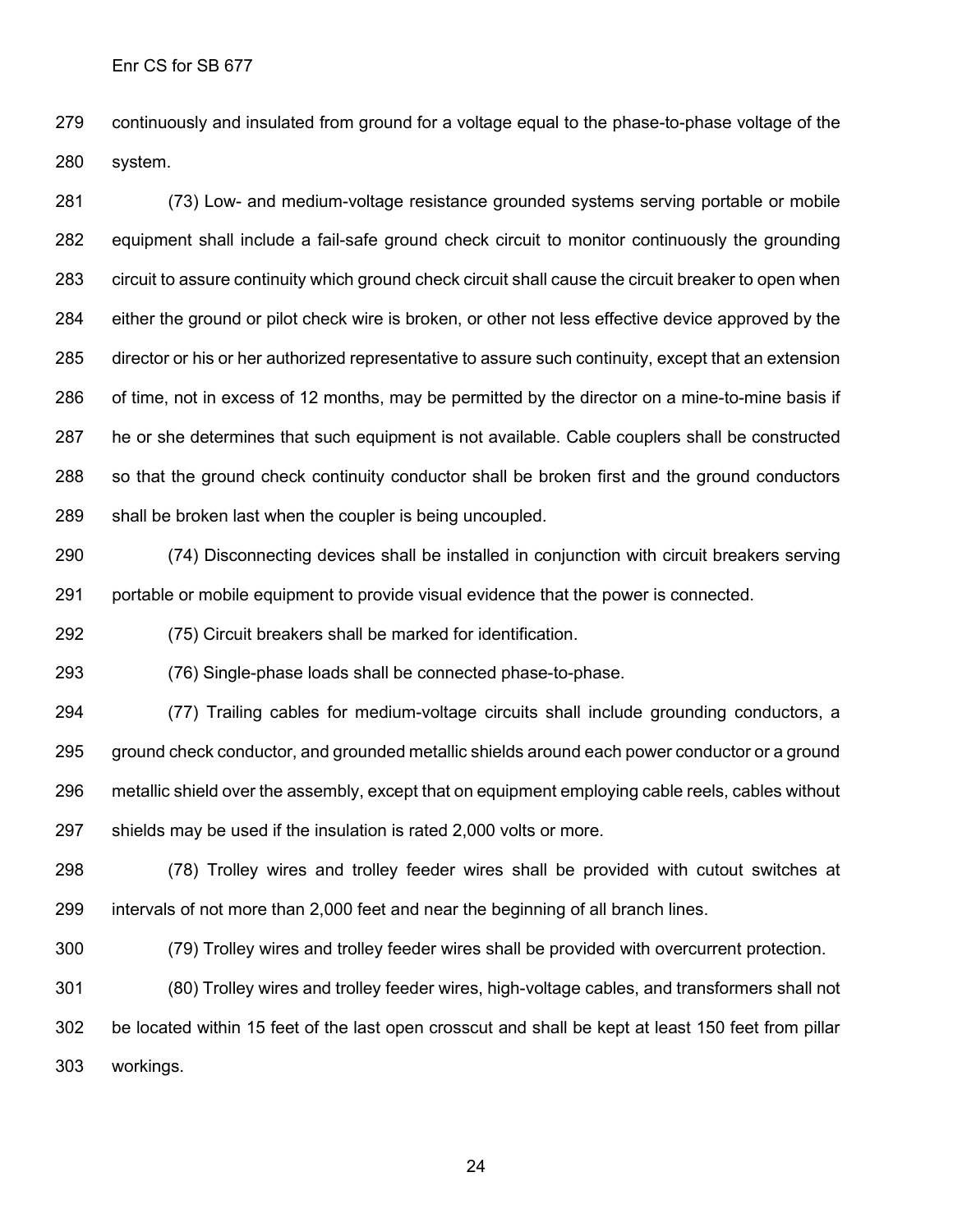(81) Trolley wires, trolley feeder wires, and bare signal wires shall be insulated adequately

where they pass through doors and stoppings and where they cross other power wires and cables.

Trolley wires and trolley feeder wires shall be guarded adequately:

(A) At all points where men are required to work or pass regularly under the wires.

(B) On both sides of all doors and stoppings.

(C) At man-trip stations.

(82) Temporary guards shall be provided where trackmen and other persons work in close

proximity to trolley wires and trolley feeder wires.

 (83) Adequate precaution shall be taken to ensure that equipment being moved along haulageways will not come in contact with trolley wires or trolley feeder wires.

 (84) Trolley and feeder wires shall be installed as follows: Where installed on permanent haulage, they shall be:

(A) At least six inches outside the track gauge line.

 (B) Kept taut and not permitted to touch the roof, rib, or crossbars. Particular care shall be taken where they pass through door openings to preclude bare wires from coming in contact with combustible material.

 (C) Installations of trolley wire hangers shall be provided within three feet of each splice in a trolley wire.

### **§22A-2-46. Welding and cutting.**

 (a) A record shall be kept of oxygen and gas tanks or cylinders taken into a mine and the 2 date shall be recorded when they are removed from the mine. No more tanks or cylinders than necessary to perform the work efficiently shall be permitted underground at one time.

 (b) Propane torches may be used in lieu of blowtorches. Only approved apparatus such as torches, regulators, pressure reducing valves, hoses, check valves, and gas cylinders shall be used.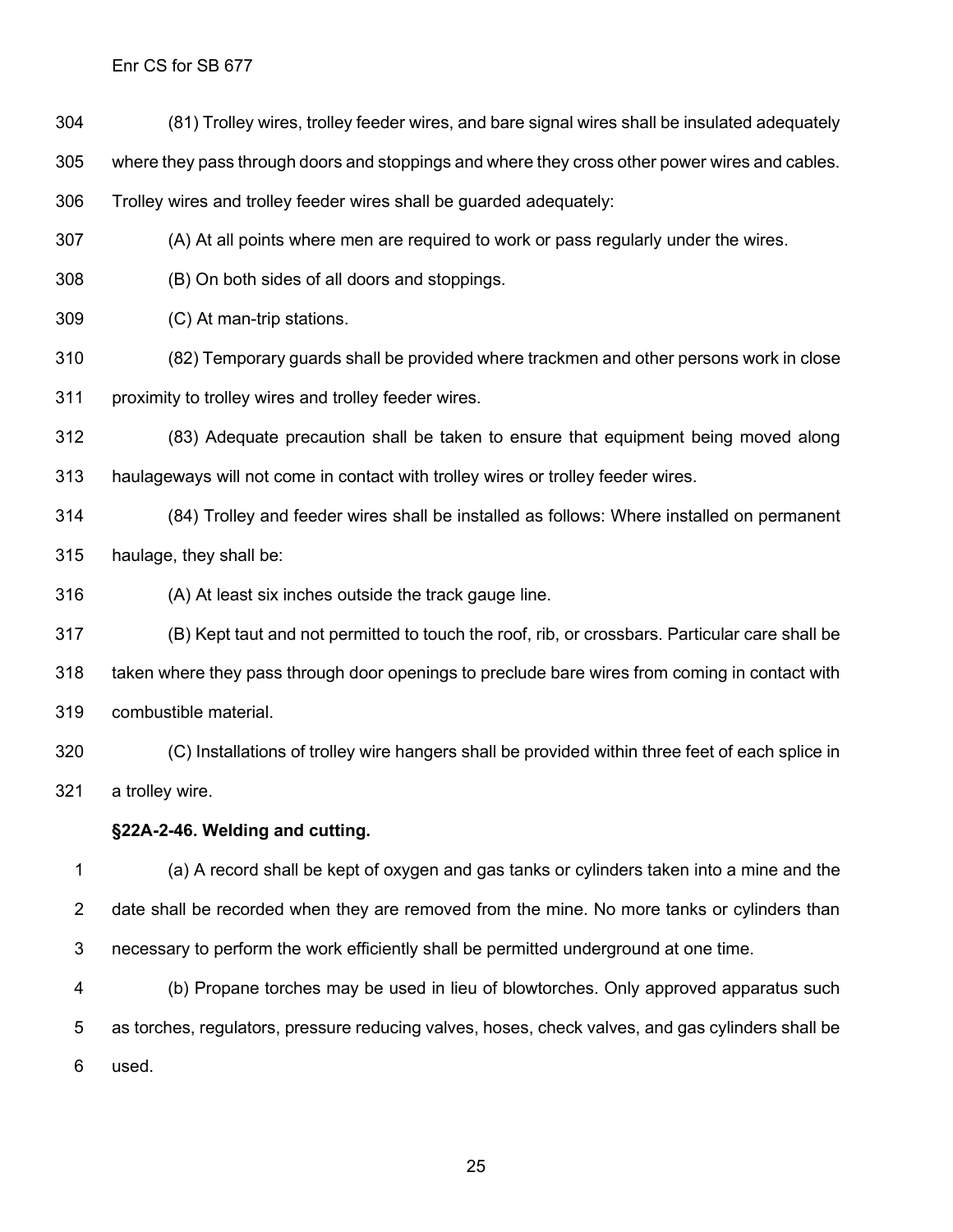(c) Welding and cutting may be done in mines: *Provided,* That all equipment and gauges are maintained in safe condition and not abused, that suitable precautions are taken against ignition of methane, coal dust, or combustible materials, that means are provided for prompt extinguishment of fires accidentally started, and that only persons who have demonstrated competency in welding and cutting are entrusted to do this work. Adequate eye protection shall be used by all persons doing welding or cutting, and precautions shall be taken to prevent other persons from exposure that might be harmful to their eyes. A suitable wrench designed for compressed tanks shall be provided to the person authorized to use the equipment.

 (d) Transportation of oxygen and gas tanks or cylinders shall be permitted on self- propelled machinery or belt conveyors specially equipped for safe holding of the containers in transportation. In no instance shall such transportation be permitted in conjunction with any mantrip, unless such mantrip is especially equipped with a compartment, lined with at least four inches of foam rubber or the equivalent, and capable of tightly securing the tank inside the manufactured frame of the vehicle.

 (e) Empty oxygen and gas tanks or cylinders shall be marked "empty" and shall be removed from the mine promptly in safe containers provided for transportation of the same.

 (f) When tanks and cylinders are not in use and when they are being transported, valve protection caps and plugs shall be placed on all tanks or cylinders for which caps and plugs are available. No oxygen tanks, gas tanks, or cylinders shall be transported with the hoses and gauges attached thereto.

27 (g) In all mines a certified person, pursuant to §22A-2-12 of this code, shall examine for gas with an approved gas detector before and during welding or cutting. The safety of the equipment and methods used in such cases shall be subject to approval of the director. If equipment is mobile, it shall be removed outby the last open breakthrough before cutting and welding may be performed on such equipment.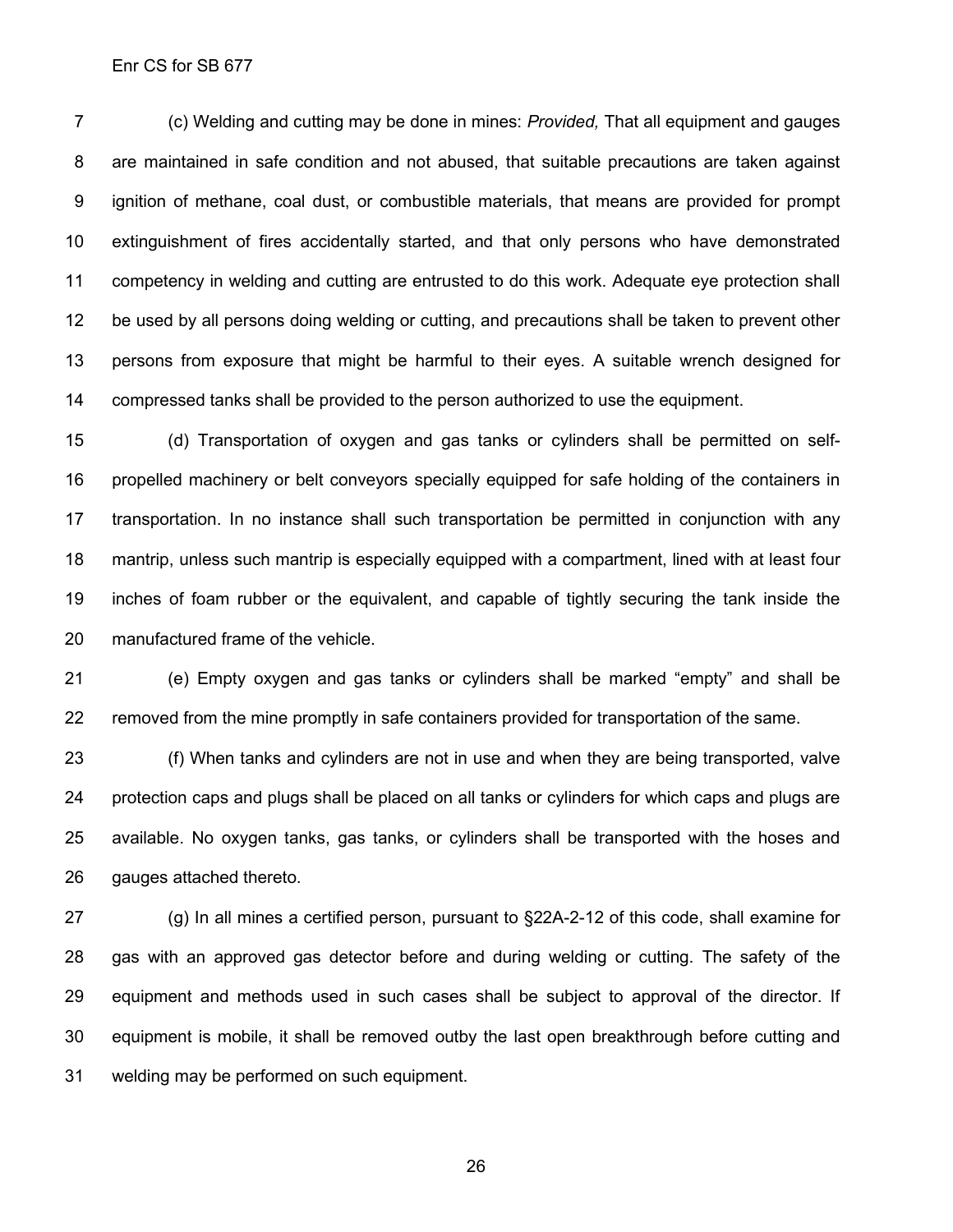#### **§22A-2-70. Shafts and slopes.**

 (a) *When mine examiner to be employed; qualifications*. — During the sinking of a shaft or the driving of a slope to a coal bed or while engaged in underground construction work, or relating thereto, the operator shall assign a mine examiner to such project areas. Such mine examiner shall have a certificate of competency valid only for the type of work stipulated thereon and issued to him or her by the Office of Miners' Health, Safety, and Training after he or she has passed an examination given by the Office of Miners' Health, Safety, and Training. He or she or she shall, at the time he or she takes the examination, have a minimum of five years' experience in shaft sinking, slope driving and underground construction; moreover, he or she shall be able to detect methane with an approved gas detector and have a thorough knowledge of the ventilation of shafts, slopes, and mines, and the machinery connected therewith, and finally, he or she shall be a person of good moral character with temperate habits.

 (b) *Mine examiner or certified person acting as such; duties generally; records open for inspection*. — In all shafts and slopes within three hours immediately preceding the beginning of a work shift and before any workmen in such shift, other than those who may be designated to make the examinations, enter the underground areas of such shafts or slopes, a certified foreman or mine examiner, designated by the operator of such shaft or slope to do so, shall make an examination of such areas. Each person designated to make such examinations shall make tests with an approved gas detector for accumulations of methane and oxygen deficiency, and examine sides of shafts and ribs and roof of all slopes. Should he or she find a condition which he or she considers dangerous to persons, he or she shall place a conspicuous danger sign at all entrances to such places. He or she shall record the results of his or her examination with ink or indelible pencil in a book prescribed by the director, kept at a place on the surface designated by mine management. All records as prescribed herein shall be open for inspection by interested persons. (c) *Approvals and permits*. — An approval shall be obtained from the office before work is started. A permit shall be obtained from the office: (1) To stop fan when miners are in shafts or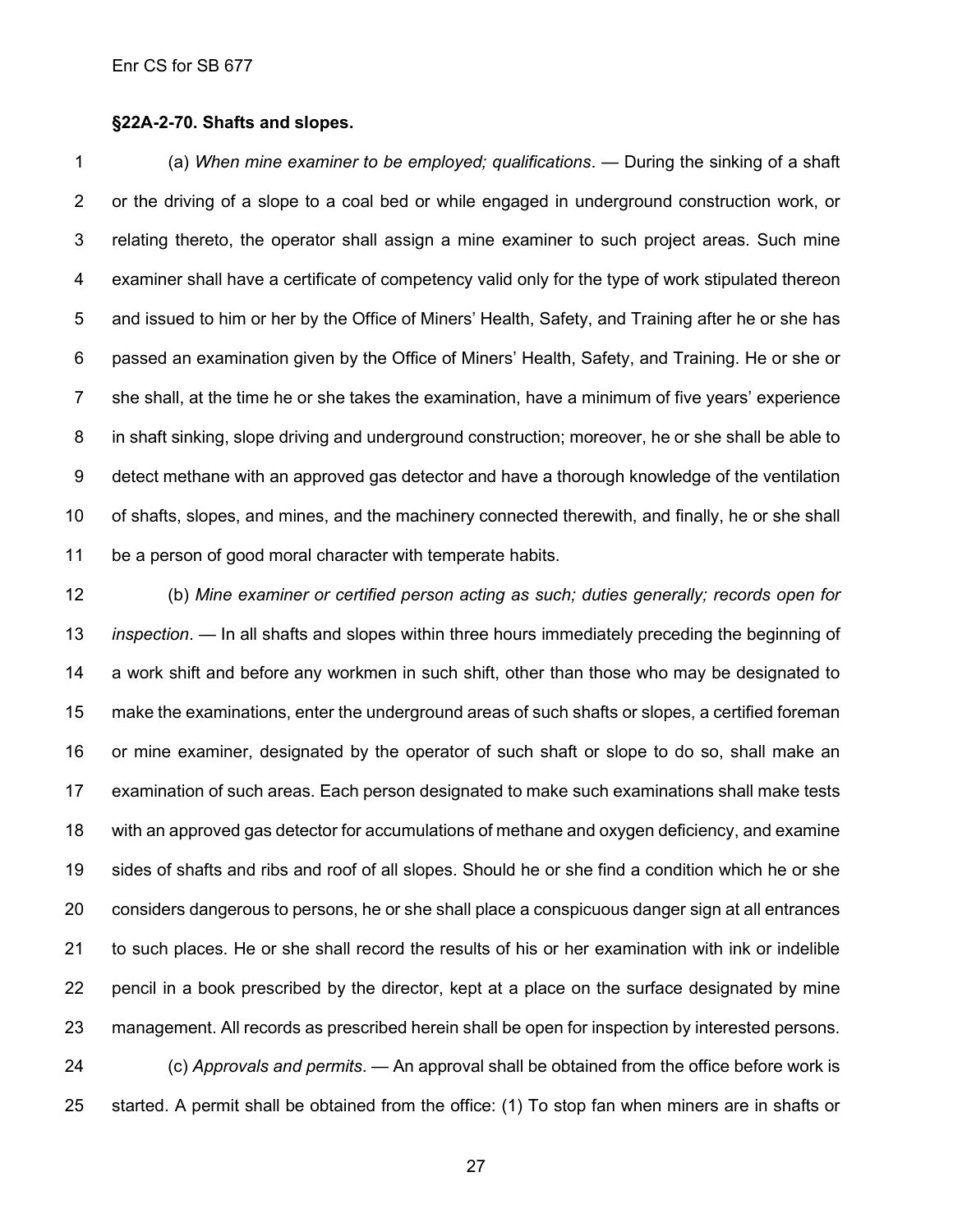slopes; (2) to use electrical machinery in shafts or slopes; (3) to use electric lights in shafts or slopes; (4) to use welders, torches, and like equipment in shafts or slopes; (5) to hoist more than four miners at one time in buckets or cars; (6) to shoot more than 15 shots in one series.

 (d) *Records*. — The foreman in charge on each shift shall keep a daily report of conditions and practices. The foreman in charge on each shift shall read and countersign the reports of the previous shift. Unsatisfactory conditions and practices reported shall be repeated on daily reports until corrected. Hoists, buckets, cars, ropes, and appliances thereto shall be examined by a qualified person before the start of each shift and a written record kept. Deaths from accidents or previous injuries shall be reported immediately by wire to the office of the director and to the district mine inspector or the inspector-at-large. A written report of all injuries and deaths shall be mailed to the Office of Miners' Health, Safety, and Training and district mine inspector promptly. Immediate notice shall be given the office of the director, the district mine inspector and the inspector-at-large in the event of an ignition of gas, or serious accident to miners or equipment. All permits and approvals must be available for inspection by all interested persons.

 (e) *General.* — The foreman on shift shall have at least five years' experience in shafts or slopes. New employees shall be instructed in the dangers and rules incident to their work. Conspicuous bulletin boards and warning signs shall be maintained. Unauthorized persons shall not be permitted around shafts or slopes. First-aid material shall be maintained at the operation as required by §22A-2-59 of this code. The scene of a fatal accident shall be left unchanged until an investigation is made by all interested persons. All employees and others around the operation shall wear hard-toe shoes and hard-top hats. Goggles or other eye protection shall be worn when cutting, welding, or striking where particles may fly. Gears, belts, and revolving parts of machinery shall be properly guarded. Hand tools shall be in good condition. Sides of shafts, ribs, and roof of all slopes shall be closely observed for loose and dangerous conditions. Loose brows, ribs, and top in slopes shall be taken down or supported; loose ribs in shafts shall be scaled. Miners shall be hoisted and lowered under power in shafts and slopes. All hoists must have two positive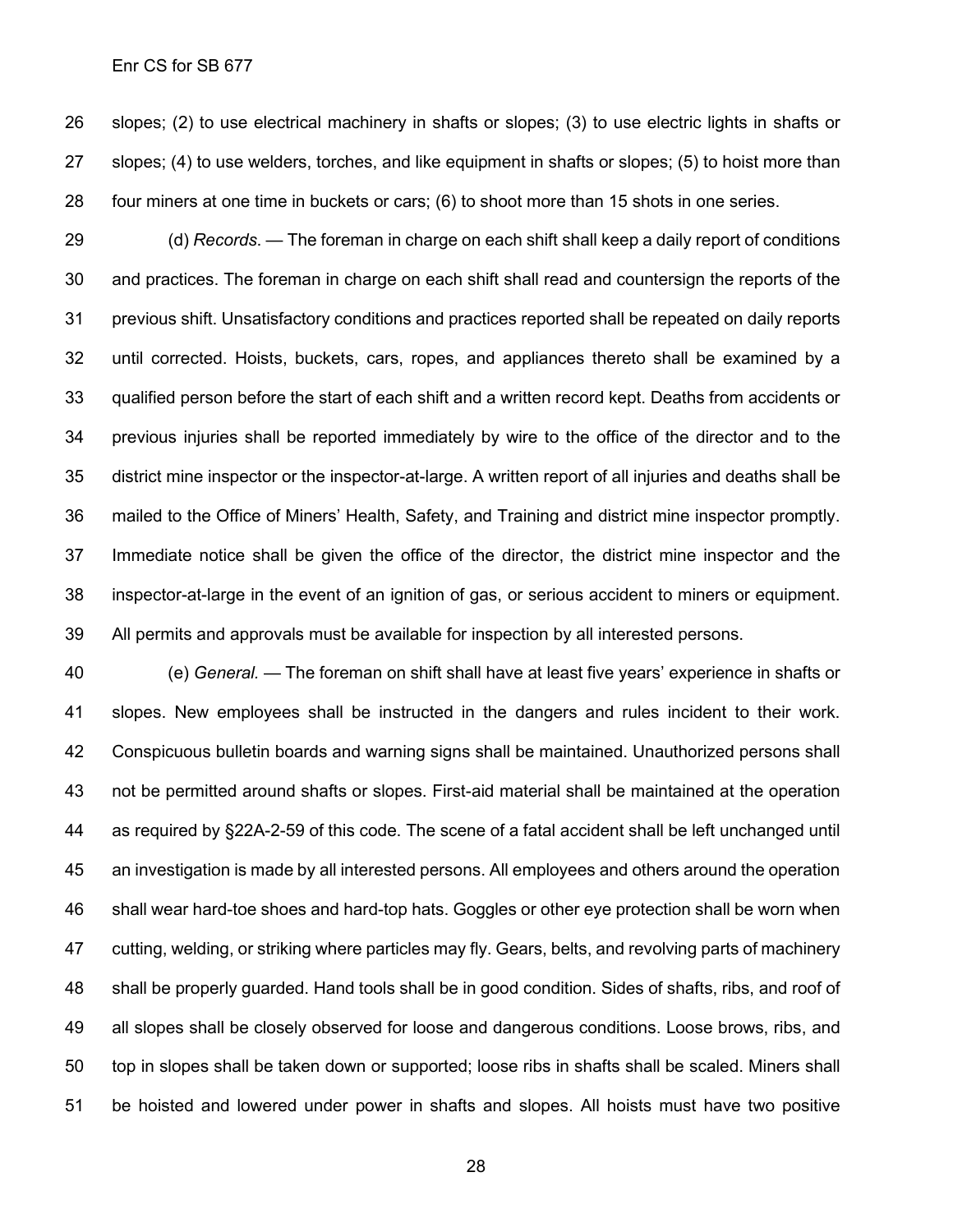breaking devices. At least three wraps of rope shall remain on the hoist drum at all times. Wire ropes shall not be less than three-fourths inches in diameter, and of a design to prevent excessive spinning or turning when hoisting.

 When heavy materials are hoisted, a large rope shall be used if necessary. A hoisting engineer shall be in constant attendance while men are in shaft. Head frames shall be constructed substantially. Noise from machinery shall not interfere with signals. The standard signal code, whistle or bell shall be used for hoisting:

- One signal ................................................ Hoist
- One signal ................................................. Stop
- Two signals ............................................... Lower
- Three signals .......................................... Man cage
- One signal from hoisting engineer ............. Miners board cage

 Hoist signals shall be posted in front of the hoisting engineer. The shaft opening shall be enclosed by a fence five feet high. Buckets shall not be loaded within six inches of the top rim. Buckets shall have a positive lock on the handle or bale to prevent bucket from crumpling while being hoisted. Positive coupling devices shall be used on buckets or cars (hooks with safety catches or threaded clevis). Emergency devices for escape shall be provided while shafts are under construction. Miners shall not ride on or work from rims of buckets. Buckets or cars shall not be lowered without a signal from working area. Only sober and competent engineers shall be permitted to operate hoists. No intoxicating liquors or intoxicated persons shall be permitted in or around any shaft, slope, or machinery. Lattice type platforms shall be used.

 (f) *Explosives.* — Explosives and blasting caps being taken into or removed from the operation shall be transported and kept in approved nonconducting receptacles (unopened cartons or cases are permissible). Explosives shall not be primed until ready to be inserted into holes. Handling of explosives and loading of holes shall be under the strict supervision of a qualified person or shotfirer. No more explosives or caps than are required to shoot one round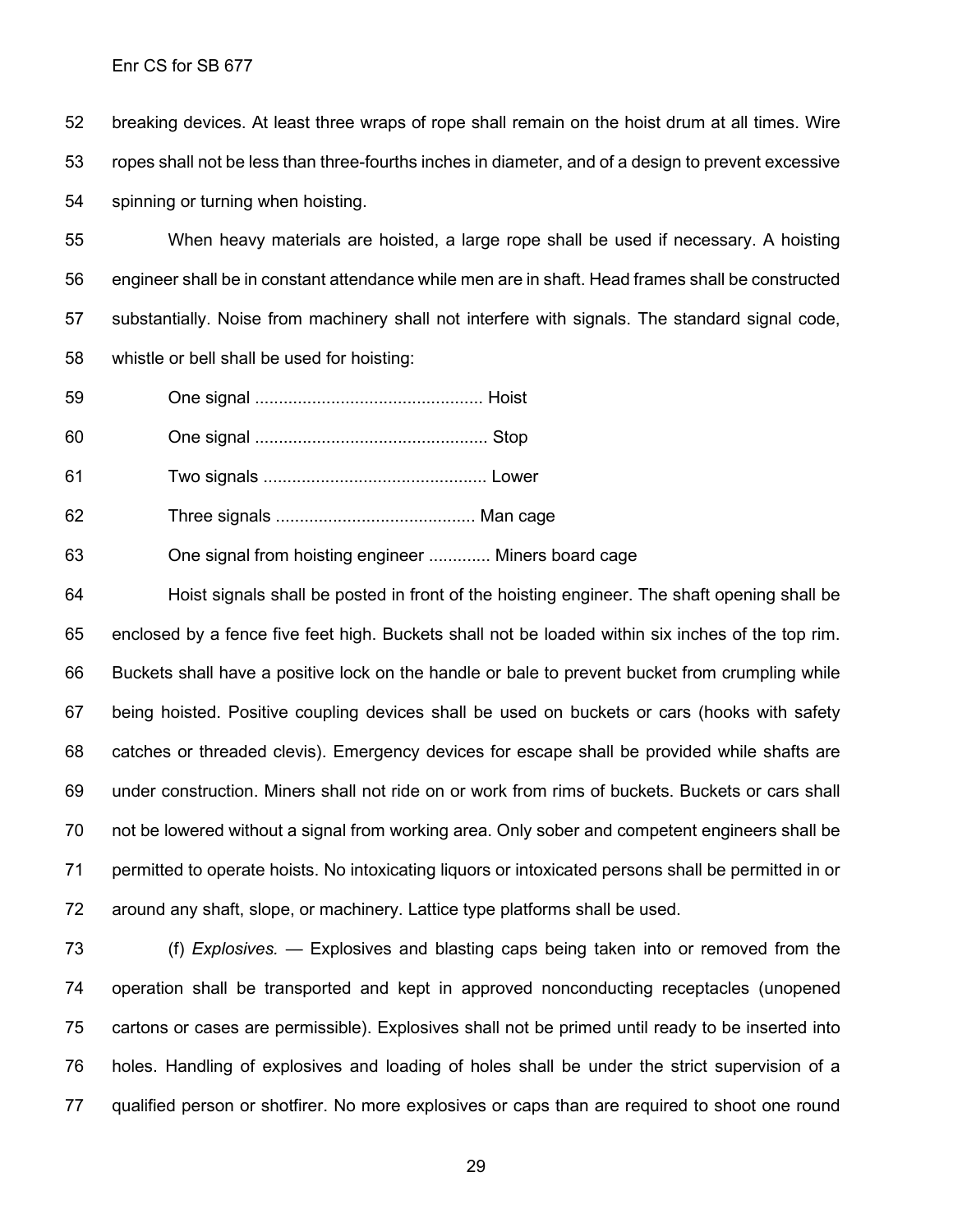shall be taken into shafts. Adobe, mudcapped, or unconfined shots shall not be fired. Holes shall be stemmed tightly and full into the mouth. Blasting caps shall be inserted in line with the explosive. Leg wires of blasting caps and buss wires shall be kept shunted until connected. Shooting cables shall be shunted at firing devices and before connecting to leg wires. Only approved shooting devices shall be used. Shots shall be fired promptly after the round of holes are charged. Warnings shall be given before shots are fired by shouting "Fire" three times slowly 84 after those notified have withdrawn. The blasting circuit shall be wired in series or parallel series. 85 All shooting circuits shall be tested with a galvanometer by a qualified person before shooting. A careful examination for misfires shall be made after each shot. Persons shall not return to the face until smoke and dust have cleared away. The shooting cable shall be adequately insulated and have a substantial covering; be connected by the person firing the shot; and be kept away from power circuits. Misfires shall be removed by firing separate holes or by washing; shall not be drilled out; and shall be removed under supervision of a foreman or qualified person. Separate magazines for the storage of explosives and detonators shall be located not less than 300 feet from openings or other structures. Magazines for the storage of explosives and detonators shall be separated at least 50 feet. Magazines shall be located behind barricades. The outside of magazines shall be constructed of incombustible material. Rubbish and combustible material shall not be permitted to accumulate around or in magazine. Warning signs, to be seen in all directions, shall be posted near magazines.

 (g) *Electrical*. — Power cables installed in slopes shall be placed in conduit away from the belt as far as possible. Surface transformers shall be elevated at least eight feet from the ground or enclosed by a fence six feet high, grounded if metal; shall be properly grounded; shall be installed so that they will not present a fire hazard; and shall be guarded by sufficient danger signs.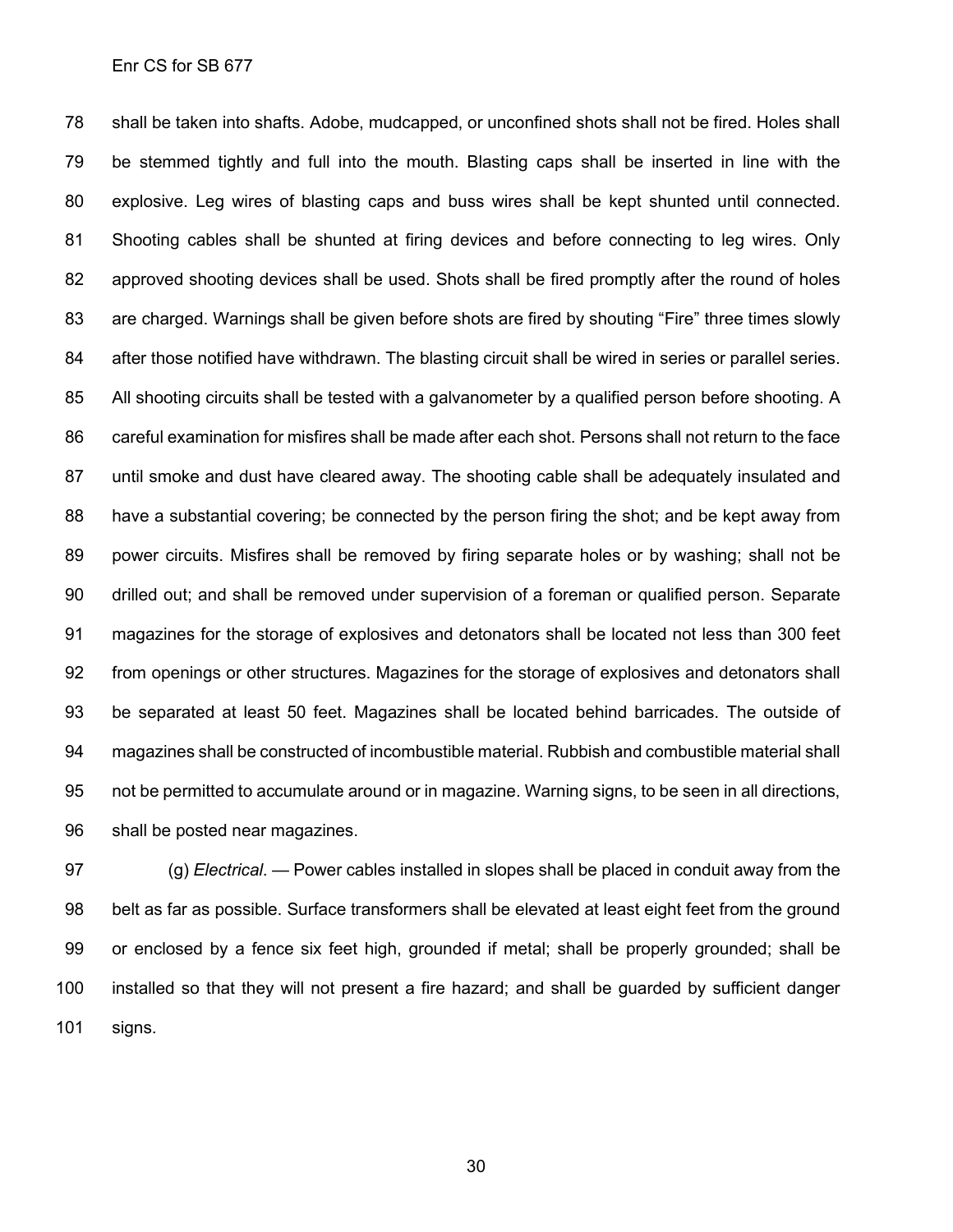Electric equipment shall be in good condition, clean and orderly; shall be equipped with guards around moving parts; and shall be grounded with effective frame grounds on motors and control boxes.

 All electric wires shall be installed and supported on insulators. All electric equipment shall be protected by dual element fuse or circuit breakers.

 (h) *Ventilation.* — Ventilating fans shall be offset from portal at least 15 feet; shall be installed so that the ventilating current is not contaminated by dust, smoke or gases; shall be effectively frame grounded; and shall be provided with fire extinguishers.

 All shafts and slopes shall be ventilated adequately and continuously with fresh air. Air tubing shall deliver not less than 9,000 feet per minute at the working area or as much more as 112 the inspector may require.

 (i) *Gases.* — A foreman shall be in attendance at all times in shafts and slopes who has passed an examination given by the office as to his or her competency in the use of an approved gas detector.

 An examination shall be made before and after shooting by the foreman on shift. The foreman shall have no superior in the performance of his or her duties. An approved gas detector shall be carried at all times by the foreman when in the working area and weekly gas analysis made. In all shafts and slopes within three hours immediately preceding the beginning of a work shift and before any workmen in such shift, other than those who may be designated to make the examinations, enter the underground areas of such shafts or slopes, a certified mine foreman or mine examiner designated by the operator of such shaft or slope to do so, shall make an examination of such area. Evidence of official examination shall be left at the face by marking date and initials.

 Gases should be removed under the supervision of the foreman in charge. Smoking shall not be permitted inside of shafts or slopes.

(j) *Drilling*. — Dust allaying or dust collecting devices shall be used while drilling.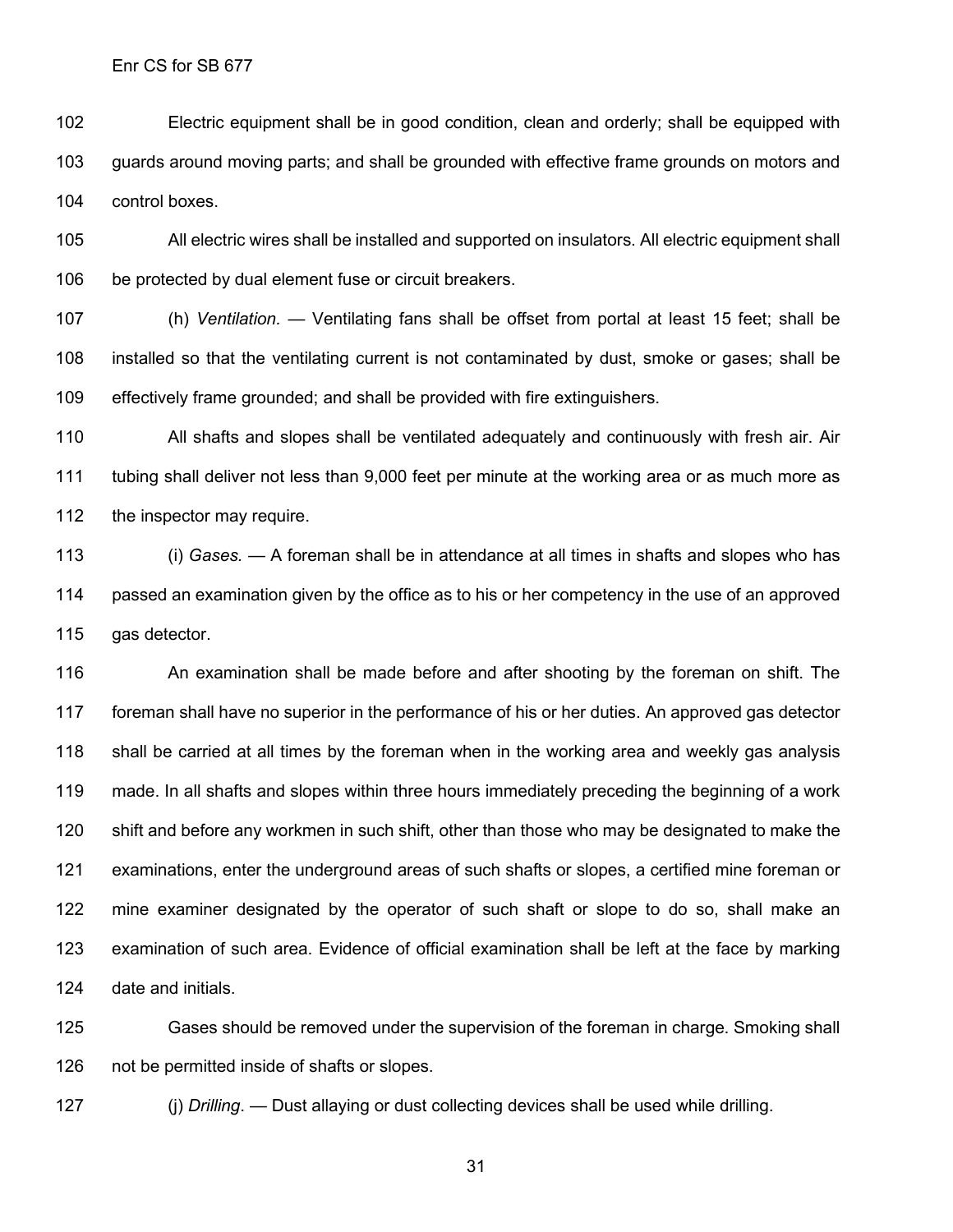(k) *Lights to be used in shafts.* — Only approved electric cap lights shall be used in shafts. Other lights shall be of explosive-proof type. Lights shall be suspended in shafts by cable or chain other than the power conductor. In slopes, lights must be substantially installed. Power cables shall be of an approved type. Power cables shall not be taut from shaft collar to light. Power cables shall be in good condition and free of improper splices. Lights shall be suspended not less than 20 feet above where miners are working. Lights shall be removed from shaft and power cut off when shooting. In slopes, lights must be removed a safe distance when shots are fired. Lights shall not be replaced in shafts or slopes until examination has been made for gas by the mine examiner and found clear. Front of light shall be protected by a substantial metal type guard. Lights shall be protected from falling objects from above by a metal hood. The lighting circuit shall be properly fused. Electric lights shall not be used in gaseous atmospheres. An approved gas detector shall be kept for use at the face while miners are at work.

### **ARTICLE 9. MINE INSPECTORS' EXAMINING BOARD.**

## **§22A-9-1. Mine Inspectors' Examining Board abolished and duties imposed upon the Board of Coal Mine Health and Safety.**

 The Mine Inspectors' Examining Board is hereby abolished. All duties and responsibilities imposed upon the Mine Inspectors' Examining Board are transferred and hereby imposed upon the Board of Coal Mine Health and Safety. On the effective date of the reenactment of this article and section of the code, all equipment and records necessary to effectuate the purposes of this article shall be transferred to the Board of Coal Mine Health and Safety.

 In addition to other duties expressly set forth elsewhere in this article, the Board of Coal Mine Health and Safety shall:

 (1) Establish and, from time to time, revise forms of application for employment as mine inspectors, which shall include the applicant's Social Security number and forms for written examinations to test the qualifications of candidates for that position;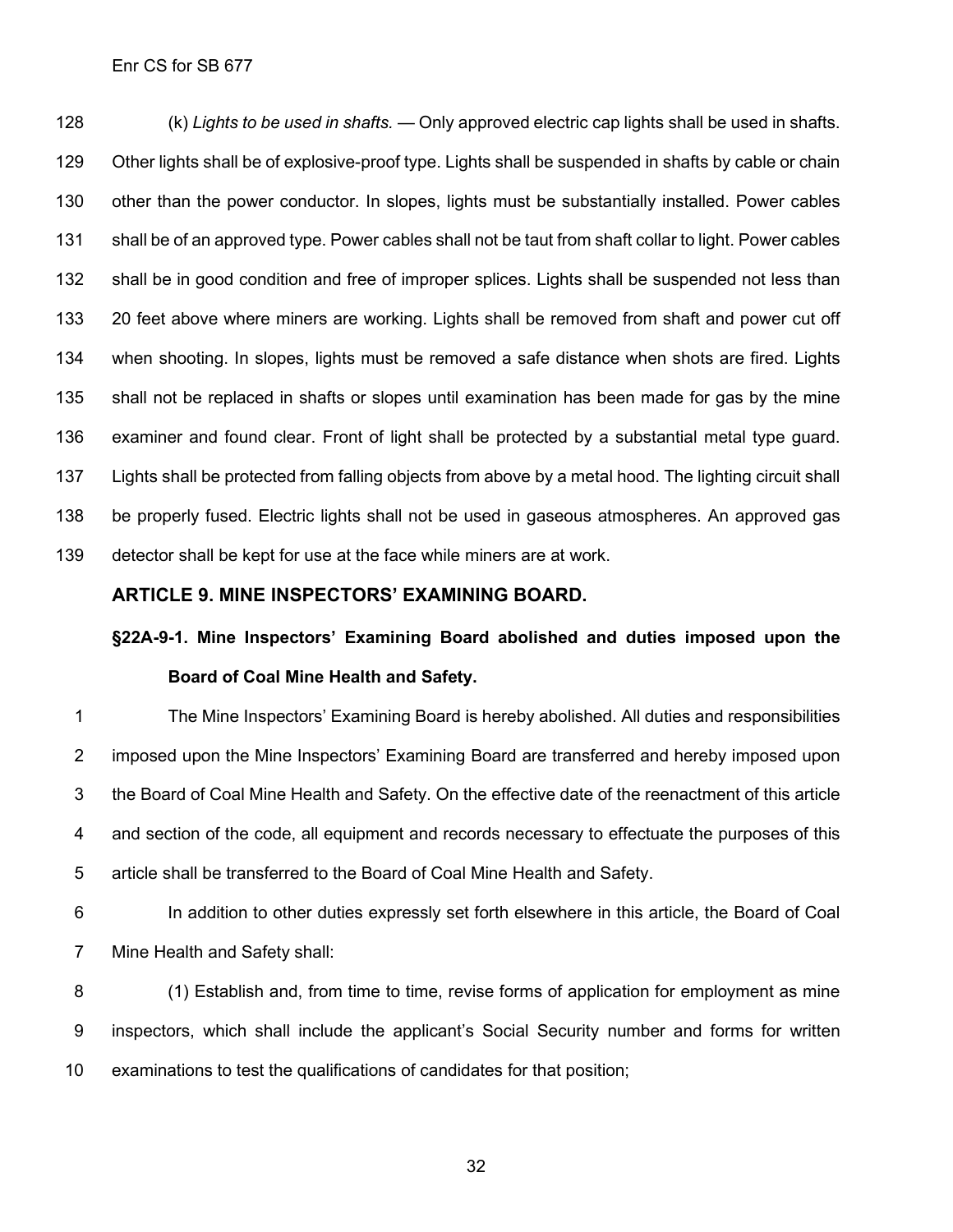(2) Adopt and promulgate reasonable rules relating to the examination, qualification, and certification of candidates for appointment as mine inspectors, and hearing for removal of inspectors, held under §22A-1-12 of this code. All of such rules shall be printed and a copy thereof furnished by the board to any person upon request. The board shall determine whether applicants have the necessary experience to take the mine inspector examination, and the examination of candidates for appointment as a mine inspector shall be conducted by the board and it shall rank all applicants;

 (3) Prepare and certify to the Director of the Office of Miners' Health, Safety, and Training a register of qualified eligible candidates for appointment as mine inspectors. The register shall list all qualified eligible candidates in the order of their grades, the candidate with the highest grade appearing at the top of the list. After each meeting of the board held to examine such candidates, and at least annually, the board shall prepare and submit to the Director of the Office of Miners' Health, Safety, and Training a revised and corrected register of qualified eligible candidates for appointment as mine inspector, deleting from such revised register all persons: (a) Who are no longer residents of West Virginia; (b) who have allowed a calendar year to expire without, in writing, indicating their continued availability for such appointment; (c) who have been passed over for appointment for three years; (d) who have become ineligible for appointment since the board originally certified that such person was qualified and eligible for appointment as mine inspector; or (e) who, in the judgment of the board, should be removed from the register for good cause by the board;

 (4) The board shall keep and preserve the written examination papers, manuscripts, grading sheets, and other papers of all applicants for appointment as mine inspector for a period of two years. Specimens of the examinations given, together with the correct solution of each question, shall be preserved;

 (5) The board shall issue a letter or written notice of qualification to each successful eligible candidate;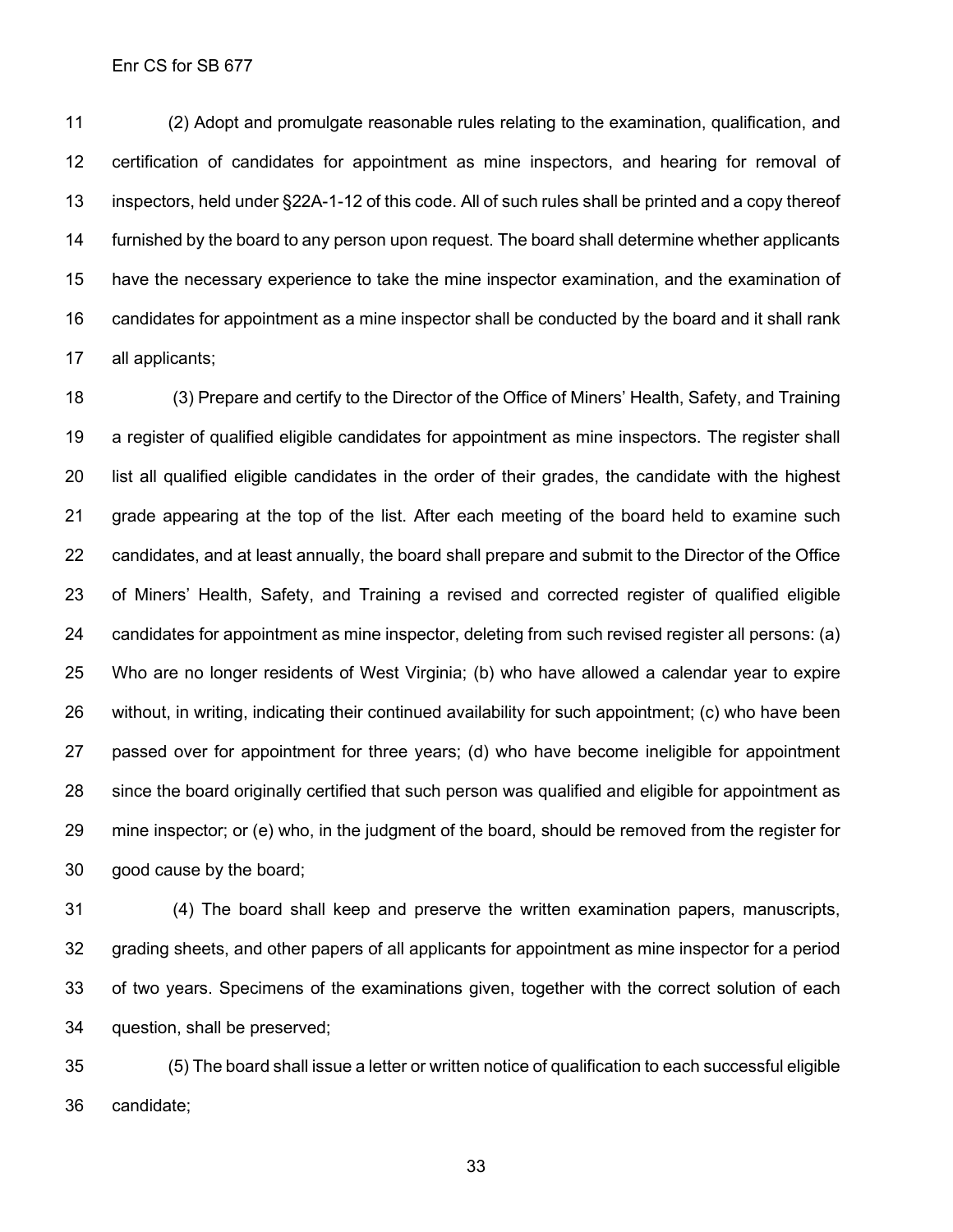(6) The Board of Coal Mine Health and Safety shall hear and determine proceedings for hearings for the removal of mine inspectors in accordance with the provisions of §22A-1-12 of this code when requested in writing by the mine inspector;

 (7) The board shall hear and determine appeals of mine inspectors from suspension orders made by the director pursuant to the provisions of §22A-1-4 of this code: *Provided,* That an aggrieved inspector, in order to appeal from any order of suspension, shall file such appeal in writing with the Board of Coal Mine Health and Safety not later than 10 days after receipt of notice of suspension. On such appeal the board shall promptly affirm the act of the director unless it is satisfied from a clear preponderance of the evidence that the director has acted arbitrarily. Each witness shall be sworn, and a transcript shall be made of all evidence taken and the proceedings had at the hearing. No continuance may be granted except for good cause shown. The administrator of the board, or in their absence a member of the board designated by the board, shall have the power to administer oaths and subpoena witnesses; and

 (8) The board and office shall make an annual report to the Governor and the director concerning the administration of mine inspection personnel in the state service, making such recommendations as the board considers to be in the public interest.